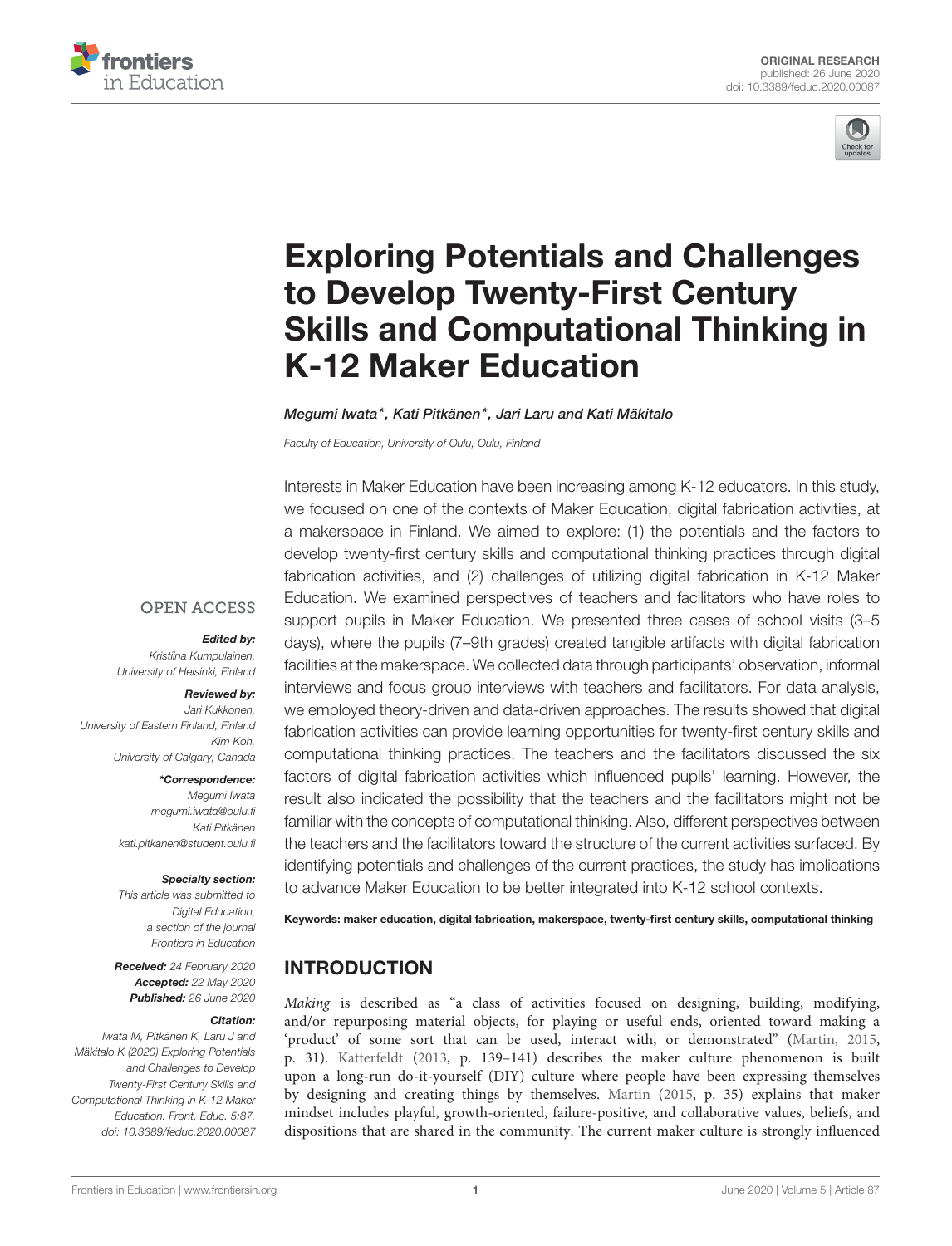by digital technologies [\(Katterfeldt, 2013,](#page-14-1) p. 139; [Martin, 2015,](#page-14-0) p. 32) and involves both traditional crafts and digital technologies in manufacturing and designing [\(Martin, 2015,](#page-14-0) p. 31). Especially, making artifacts with computer-controlled fabrication processes (and digital materials) is commonly described as digital fabrication [\(Gershenfeld, 2012,](#page-14-2) p. 50). Digital fabrication activity can be used as one of the contexts of Maker Education.

Previous studies have emphasized the benefits of applying making in education (e.g., [Halverson and Sheridan, 2014,](#page-14-3) p. 497–501; [Kafai et al., 2014;](#page-14-4) [Näykki et al., 2019,](#page-14-5) p. 7– 9; [Papavlasopoulou et al., 2017,](#page-14-6) p. 61–63). [Blikstein](#page-13-0) [\(2013,](#page-13-0) p. 4) illustrates constructionism as one of the theoretical and pedagogical pillars which underlies "at the very core of what making and digital fabrication mean for education" (p. 5). Constructionism was introduced by Seymour Papert, built upon Jean Piaget's constructivism [\(Papert and Harel,](#page-14-7) [1991\)](#page-14-7). Constructionism emphasizes an individual constructs knowledge effectively in interactions with the physical and social environments, such as building and making and publicly sharing personally meaningful artifacts [\(Blikstein, 2013,](#page-13-0) p. 5).

Although Maker Education is often associated with STEM/STEAM (Science, Technology, Engineering, Art, Mathematics) education (e.g., [Vossoughi and Bevan, 2014;](#page-14-8) [Taylor, 2016;](#page-14-9) [Vartiainen and Kumpulainen, 2020\)](#page-14-10), opportunities which Maker Education provides are not limited to subject studies. Prototyping in ill-structured making activities enhances refining the idea, constraining materials, and getting inspiration [\(Yrjönsuuri et al., 2019,](#page-15-0) p. 150–157). In digital fabrication, fast prototyping enhances iterative cycles of failure and redesigning during the design processes [\(Blikstein, 2013,](#page-13-0) p. 13; [Smith et al.,](#page-14-11) [2015,](#page-14-11) p. 16). [Hynes and Hynes](#page-14-12) [\(2018,](#page-14-12) p. 868) explain that makerspaces have the potential to provide the environments for interdisciplinary collaboration and self-directed learning, as well as fostering creativity, problem solving and design thinking skills. In other words, makerspaces place pupils' needs, interests and experiences as the starting point for their explorations. This type of student-centered approach creates a context that is built around creativity and allows affective learning processes, such as experiencing and expressing emotions [\(Näykki et al., 2019,](#page-14-5) p. 10).

Making activities are often ill-structured and open-ended [\(Pitkänen et al., 2019,](#page-14-13) p. 3). In fact, designing is not an easy process to straightforwardly implement ideas into practice [\(Kangas et al., 2013,](#page-14-14) p. 162). Previous studies have used frameworks, such as design thinking, to structure messy design processes in making activities (e.g., [Smith et al., 2015;](#page-14-11) Andersen and Pitkänen, [2019;](#page-13-1) [Montero et al., 2020\)](#page-14-15). [Hughes et al.](#page-14-16) [\(2019,](#page-14-16) p. 3–4) used design thinking as theoretical framework to examine primary school pupils' making activities. They conclude that design thinking potentially develop (1) problem-solving skills in design processes by guiding pupils to solve real-world problems and (2) knowledge creation by providing opportunities for challenging and questioning of existing knowledge [\(Hughes et al.,](#page-14-16) [2019,](#page-14-16) p. 7–10).

While the benefits of Maker Education are emphasized, there are issues when it comes to integrating making and digital fabrication activities in K-12 education. For instance, [Nemorin](#page-14-17) [\(2017\)](#page-14-17) critically examined the attempt to introduce digital fabrication, specifically 3D modeling and printing, in a school context, and identified pragmatic issues which can arise in Maker Education. The issues include: (1) When digital fabrication activities are recognized as a school activity, it may hinder engagement. (2) Continuous experience of failure in the process of digital fabrication activities may bring negative emotions. (3) Lack of understanding and skills in operating technologies, such as 3D modeling software, may limit creativity [\(Nemorin, 2017,](#page-14-17) p. 15–18). While making and digital fabrication activities are often implemented as student-centered and ill-structured DIY activities, pupils need support and guidance during the activities [\(Pitkänen et al., 2019,](#page-14-13) p. 6–7).

Smith et al. [\(2016,](#page-14-18) p. 46) highlight the challenges in Maker Education due to the contradictions between curriculum-based education and explorative maker culture. When an out-ofschool makerspace becomes a context to implement Maker Education, makerspace facilitators, who facilitate the activities and provide guidance to operate tools and machines, have as important role in pupils' learning as teachers. In the contexts of Maker Education, and digital fabrication in particular, both pedagogical and technological support are needed in order to enhance pupils' learning experience during the activities [\(Näykki et al., 2019,](#page-14-5) p. 10; [Pitkänen et al., 2019,](#page-14-13) p. 6–7). However, currently, there are only a few studies, such as Pitkänen et al. [\(2019\)](#page-14-13), closely examined different perspectives between school teachers (pedagogy experts) and makerspace facilitators (technology experts), toward Maker Education. To identify potentials and challenges in Maker Education and successfully implement at schools, it is essential to highlight both teachers' and facilitators' views.

# TRANSVERSAL COMPETENCES IN MAKER EDUCATION

In this study, we focus on potential of digital fabrication activities as contexts to develop non-subject transversal competences. Finnish National core Curriculum for basic education defines transversal competence as "an entity consisting of knowledge, skill, values, attitudes, and will," which can be applied in a given situation [\(Finnish National Board of Education, 2016,](#page-14-19) p. 21). The curriculum emphasizes that competences that cross the boundaries and link different fields of knowledge and skills are a precondition in the future society (Finnish National Board of Education, [2016,](#page-14-19) p. 21). In the following sections, we introduce two non-subject transversal competences used in this study and their connections with Maker Education.

# Twenty-First Century Skills

One of the non-subject transversal competences on which we focus in this study is twenty-first century skills. Several studies have examined the potential for learning twenty-first century skills in digital fabrication. Based on the survey, Peppler et al. [\(2015,](#page-14-20) p. 1–6) state that twenty-first century skills are highly aligned with daily activities in makerspaces. In addition, [Taylor \(2016\)](#page-14-9) concludes the activities in makerspaces can be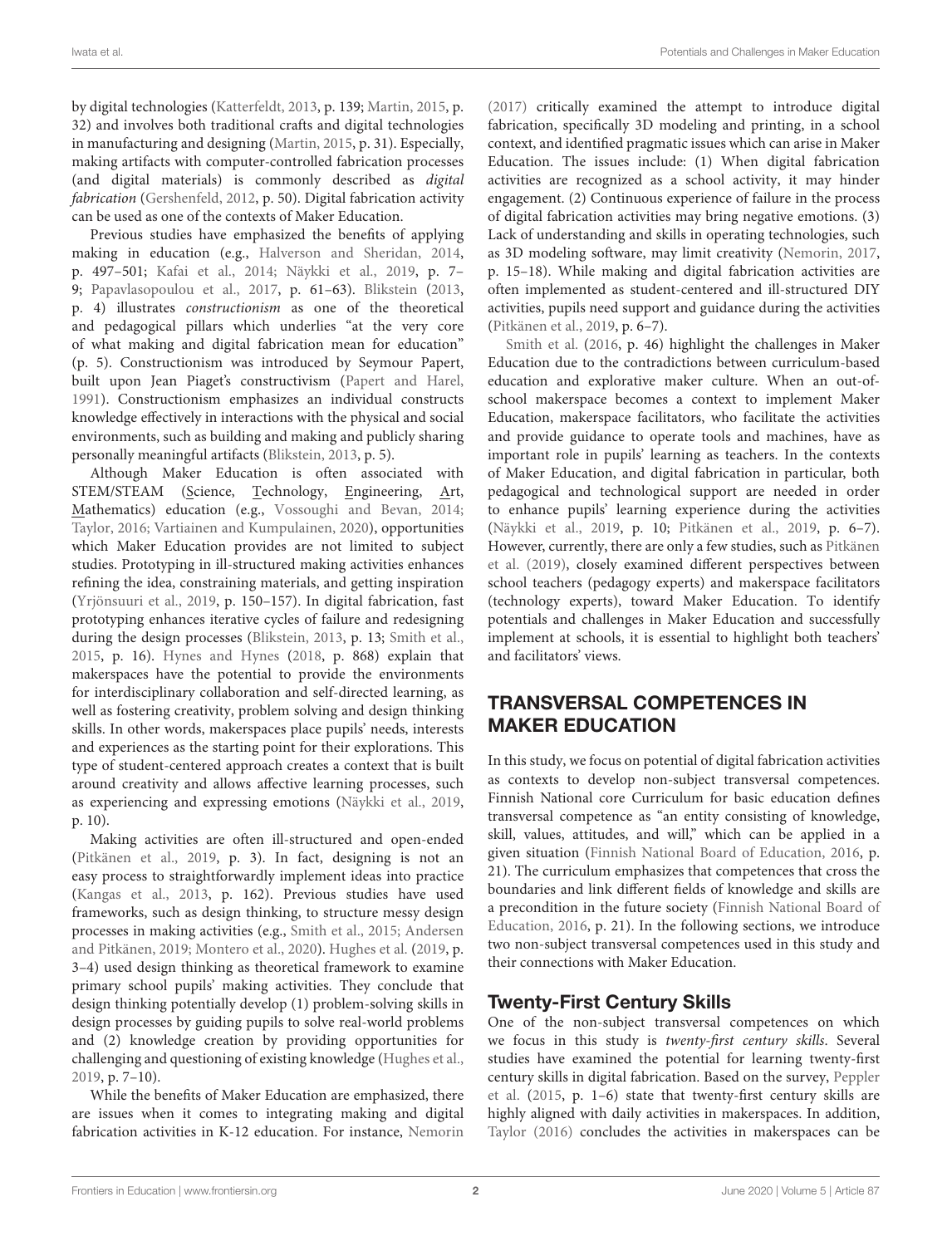transformed into classroom projects that match the goals of twenty-first century education.

Various organizations, such as UNESCO, OECD, European Council, have emphasized importance to develop the skills which are required in twenty-first century. The Assessment and Teaching of Twenty-First Century Skills (ACT21S) project was launched in 2009, sponsored by three of the world's major technology companies, Cisco, Intel and Microsoft. It aimed to provide a guideline for educational institutes in many countries which are transforming from an industrial-based economy to information-based economy [\(Griffin et al., 2012,](#page-14-21) p. 2). The framework divides twenty-first century skills into four main categories and 10 subcategories (see **[Table 1](#page-2-0)**).

It defines each subcategory from three dimensions: knowledge, skills, and attitudes/values/ethics [\(Griffin et al.,](#page-14-21) [2012,](#page-14-21) p. 2). Ways of thinking include skills which require greater focus and reflection to think systematically. Ways of working emphasize globalization where communication needs to be rapid, concise and aware of cultural differences. Tools for working involve accessing and evaluating new information efficiently to effectively utilize through skilled use of ICT to encounter information explosion. Ways of living in the world are based on the presumption that individuals are going to compete, connect and collaborate beyond the cultural differences.

The definition of twenty-first century skills in ATC21S framework from [Griffin et al. \(2012\)](#page-14-21) and the seven transversal competences described in the Finnish National core curriculum for basic education from [Finnish National Board of Education](#page-14-19) [\(2016\)](#page-14-19) share core elements [\(Pitkänen and Iwata, 2019,](#page-14-22) p. 16). The seven transversal competences include: (1) Thinking and learning to learn, (2) Cultural competence, interaction and self-expression, (3) Taking care of oneself and managing daily life, (4) Multiliteracy, (5) ICT competence, (6) Working life competence and entrepreneurship, and (7) Participation, involvement and building a sustainable future (Finnish National Board of Education, [2016,](#page-14-19) p. 21–26). We chose twenty-first century skills as a bridge between pupils' learning and digital fabrication activities in their makerspace visit to provide grounds for utilizing such activities as part of the school curriculum.

### Computational Thinking

Another non-subject transversal competence in this study is computational thinking (CT). Previous studies (e.g., [Borges et al.,](#page-13-2) [2017;](#page-13-2) [Iwata et al., 2019;](#page-14-23) [Laru et al., 2019\)](#page-14-24) have discussed connections between digital fabrication and CT. By examining the making activities, [Rode et al.](#page-14-25) [\(2015,](#page-14-25) p. 5–7) indicate that CT can be fostered in making. [Montero](#page-14-26) [\(2018,](#page-14-26) p. 1–2) explains that digital fabrication activities are beneficial to introduce CT, rather than through programming alone, since such activities reduce the negative bias toward programming or coding. Digital fabrication may enhance learning the concepts of CT by providing hands-on experiences connected with personal interests.

CT refers to a way of solving complex problems by applying the set of thinking skills, practices and approaches which are fundamental to computing [\(Wing, 2006,](#page-15-1) p. 33). CT is built upon the fundamental concepts of computing: abstraction ("mental" tool of computing) and automation (operation of abstractions) [\(Wing, 2008,](#page-15-2) p. 3,717). [Denning and Tedre](#page-14-27) [\(2019,](#page-14-27) p. xi) note that CT leads to understanding how computer works as well as possibilities and limitations of technologies, which is vital for

<span id="page-2-0"></span>

|                                                                                                                                      | <b>TABLE 1</b>   Categorization of twenty-first Century Skills in ATC21S framework (Griffin et al., 2012, p. 18–19).                                           |                                                                                                                                                       |  |  |  |
|--------------------------------------------------------------------------------------------------------------------------------------|----------------------------------------------------------------------------------------------------------------------------------------------------------------|-------------------------------------------------------------------------------------------------------------------------------------------------------|--|--|--|
| <b>WAYS OF THINKING</b>                                                                                                              |                                                                                                                                                                |                                                                                                                                                       |  |  |  |
| Creativity and innovation                                                                                                            | Critical thinking, problem solving, decision making                                                                                                            | Learning to learn, metacognition                                                                                                                      |  |  |  |
| • Think creatively<br>• Work creatively with others<br>• Implement innovations                                                       | • Reason effectively<br>• Solve problems<br>• Use systematic thinking                                                                                          | • Knowledge of strengths and weaknesses<br>• Self-management of learning<br>• Motivation, adaptability and confidence in own<br>capability to succeed |  |  |  |
| <b>WAYS OF WORKING</b>                                                                                                               |                                                                                                                                                                |                                                                                                                                                       |  |  |  |
| Communication                                                                                                                        | Collaboration (teamwork)                                                                                                                                       |                                                                                                                                                       |  |  |  |
| • Competency in language in mother tongue<br>• Competency in additional language/s                                                   | • Interact effectively with others<br>• Work effectively in diverse teams<br>• Manage projects<br>• Guide and lead, be responsible to others                   |                                                                                                                                                       |  |  |  |
| <b>TOOLS FOR WORKING</b>                                                                                                             |                                                                                                                                                                |                                                                                                                                                       |  |  |  |
| Information literacy                                                                                                                 | <b>ICT</b> literacy                                                                                                                                            |                                                                                                                                                       |  |  |  |
| • Access and evaluate information<br>• Use and manage information<br>• Apply technology effectively                                  | • Access and evaluate information and communication<br>technology<br>• Use and manage information<br>• Create media products<br>• Apply technology effectively |                                                                                                                                                       |  |  |  |
| <b>WAYS OF LIVING IN THE WORLD</b>                                                                                                   |                                                                                                                                                                |                                                                                                                                                       |  |  |  |
| Citizenship-local and global                                                                                                         | Life and career                                                                                                                                                | Personal and social responsibility                                                                                                                    |  |  |  |
| • Knowledge and understanding of rights and<br>responsibilities<br>• Participation<br>• Sense of belonging, appreciation and respect | • Adapt to change<br>• Work independently / in diverse teams<br>• Manage goals, time and projects<br>• Produce results                                         | • Knowledge of taking care of oneself and others<br>• Ability to manage daily activities and behavior                                                 |  |  |  |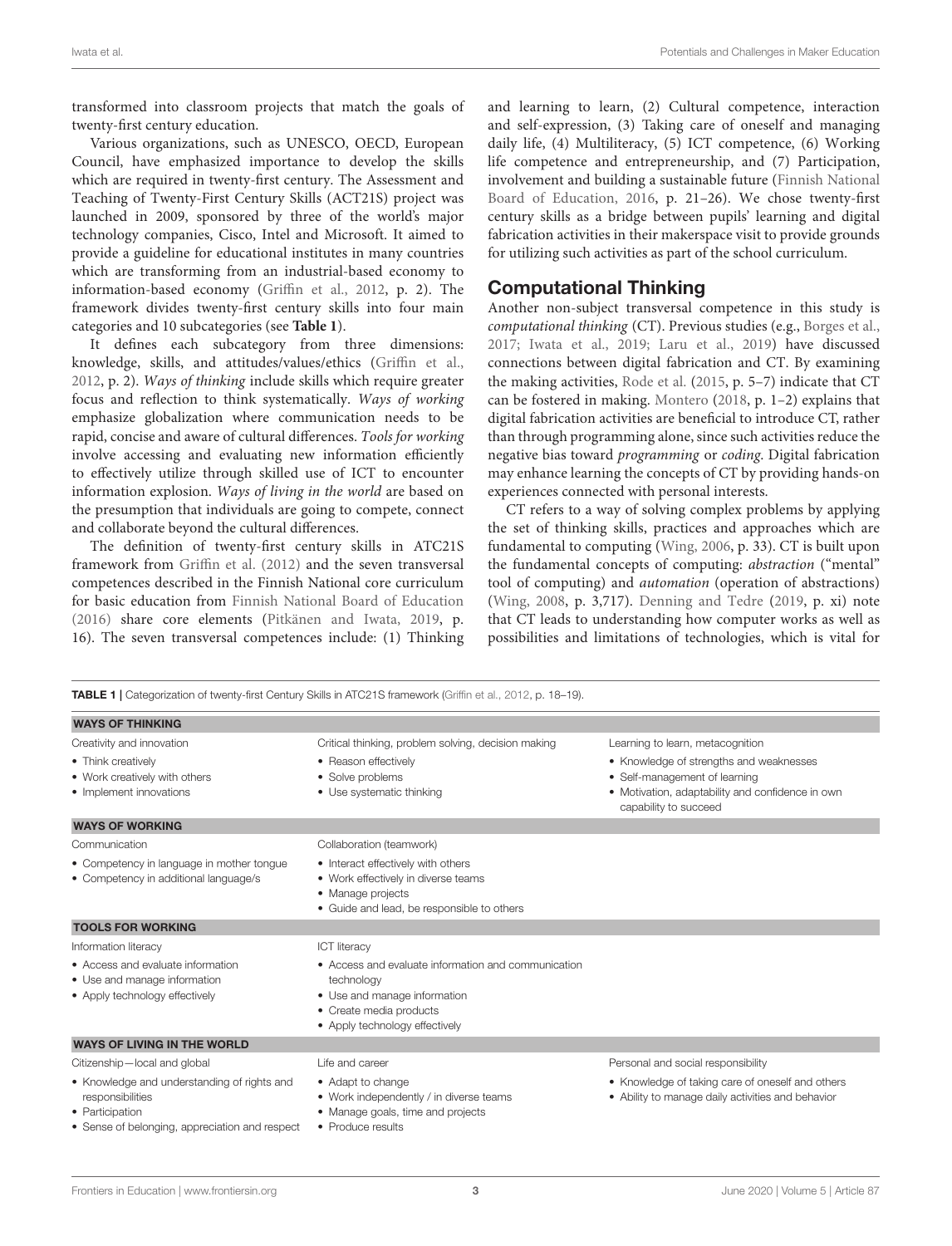taking advantage of technology-infused social world. Brennan and Resnick [\(2012\)](#page-13-3) introduce broader understanding of CT, which concerns one's knowledge and actions as well as the world around him/ her. They illustrate three key dimensions of CT: (sequences, loops, events, parallelism, conditionals, operators, data), computational practices (being incremental and iterative, testing and debugging, reusing and remixing, abstracting, and modularizing), and computational perspectives (expressing, connecting, questioning) [\(Brennan and Resnick, 2012,](#page-13-3) p. 3–11). With the broader understanding of CT, [Gretter and Yadav \(2016\)](#page-14-28) introduce an integrated approach to connect CT and twentyfirst century skills, which concerns important knowledge, skills, and attitudes in digitalized, and globally connected world. In this study, we focused on CT to illustrate the potential of digital fabrication activities to develop one of the important skills in the modern society.

Since CT was described as "a fundamental skill for everyone, not just for computer scientists" [\(Wing, 2006,](#page-15-1) p. 33), interests in integrating CT in K-12 education have been increasing. [Mannila et al. \(2014\)](#page-14-29) made the investigations of how CT is implemented in K-9 education. They conclude that some teachers already began integrating CT into schools activities even if the concepts of CT are not clearly defined in the national curriculums [\(Mannila et al., 2014,](#page-14-29) p. 24). However, [Mäkitalo et al.](#page-14-30) [\(2019,](#page-14-30) p. 105–106) indicated more research is needed for developing teachers' understanding of CT and professional development in CT.

There have been several practical definitions to utilize the concepts of CT in K-12 education (e.g., [Astrachan and Briggs,](#page-13-4) [2012,](#page-13-4) p. 39–41; [Barr et al., 2011,](#page-13-5) p. 20–21; [Grover and Pea, 2013,](#page-14-31) p. 39–40).

We used the operational definition of CT introduced by [Barr et al. \(2011\)](#page-13-5) based on the joint project by International Society for Technology in Education (ISTE) and the Computer Science Teachers Association (CSTA). The definition was created for teachers to integrate CT with educational objectives and classroom practices. It is a set of skills, actions and practices which demonstrate the principles of CT emphasizing such CT practices as problem-solving process. The definition involves the following steps: (1) Formulating problems in a way that enables us to use a computer and other tools to help solve them; (2) Logically organizing and analyzing data; (3) Representing data through abstractions, such as models and simulations; (4) Automating solutions through algorithmic thinking (a series of ordered steps); (5) Identifying, analyzing, and implementing possible solutions with the goal of achieving the most efficient and effective combination of steps and resources; and (6) Generalizing and transferring this problem-solving process to a wide variety of problems [\(Barr et al., 2011,](#page-13-5) p. 21).

# AIMS OF THE STUDY AND RESEARCH QUESTIONS

The aim of the study is two-folded: (1) to explore the potentials and the factors to develop transversal competences through digital fabrication activities. Among transversal competences, we especially focus on twenty-first century skills and CT; (2) to explore challenges of utilizing digital fabrication activities in K-12 education. We examine school teachers' and makerspace facilitators' perspectives toward the current practices of digital fabrication activities. To achieve the aim, we pursue the following three research questions:

- (1) To what extent are twenty-first century skills, such as ways of thinking, ways of working, tools for working and ways of living in the world, recognized in digital fabrication activities?
- (2) To what extent are CT practices recognized in digital fabrication activities?
- (3) What are teachers' and facilitators' conceptions of the factors which influence pupils' learning of twenty-first century skills and CT practices in digital fabrication activities?

By identifying potentials and challenges of the current practices, the study has implications to advance Maker Education to be better integrated in K-12 school contexts.

# RESEARCH METHODS

This study has characteristics of ethnographic methodology. Ethnography is a term which describe both method and the written product of research that researchers immersing themselves in the contexts of the study [\(Bryman, 2012,](#page-14-32) p. 432). Although there are claims that observation is a primary source of information in ethnography [\(Gobo, 2008,](#page-14-33) p. 4), an ethnographic study entails a wide range of data collection and sources, such as interviews [\(Bryman, 2012,](#page-14-32) p. 432). The setting of an ethnography can be open (such as a public community) or closed (such as an organization), and the researcher can have covert role (not disclosing the fact that s/he is a researcher) or overt role (disclosing the fact that s/he is a researcher) [\(Bryman, 2012,](#page-14-32) p. 433–434). We chose ethnography as a research method because it allowed us to get close to the people involved in the context and thereby to collect more complete and intense understanding of their culture and values.

In this study, first two authors, who were the students at the Faculty of Education at the university, participated into daily activities of the makerspace (shared context with participants) for more than three years through various activities (e.g., internships at makerspaces, observing, and facilitating workshops for pupil groups at makerspaces, organizing, and facilitating workshops for pre-service and in-service teachers, university courses about digital fabrication, and Fab Academy<sup>[1](#page-3-0)</sup> One of the potential risks in an ethnographic study is that as the ethnographer immerse him-/ herself in the context, s/he becomes a native and forgets to see the context from his/ her own eyes [\(Bryman,](#page-14-32) [2012,](#page-14-32) p.445; [Gobo, 2008,](#page-14-33) p. 7). We addressed this risk by the regular discussion among the authors where we discussed issues in the context with scientific point of views. In this way, we kept perspective as researchers while participating in the context as observers.

<span id="page-3-0"></span><sup>&</sup>lt;sup>1</sup>A distributed educational model providing learning opportunities of digital fabrication processes through hands-on experience. [\(https://fabacademy.org/\)](https://fabacademy.org/).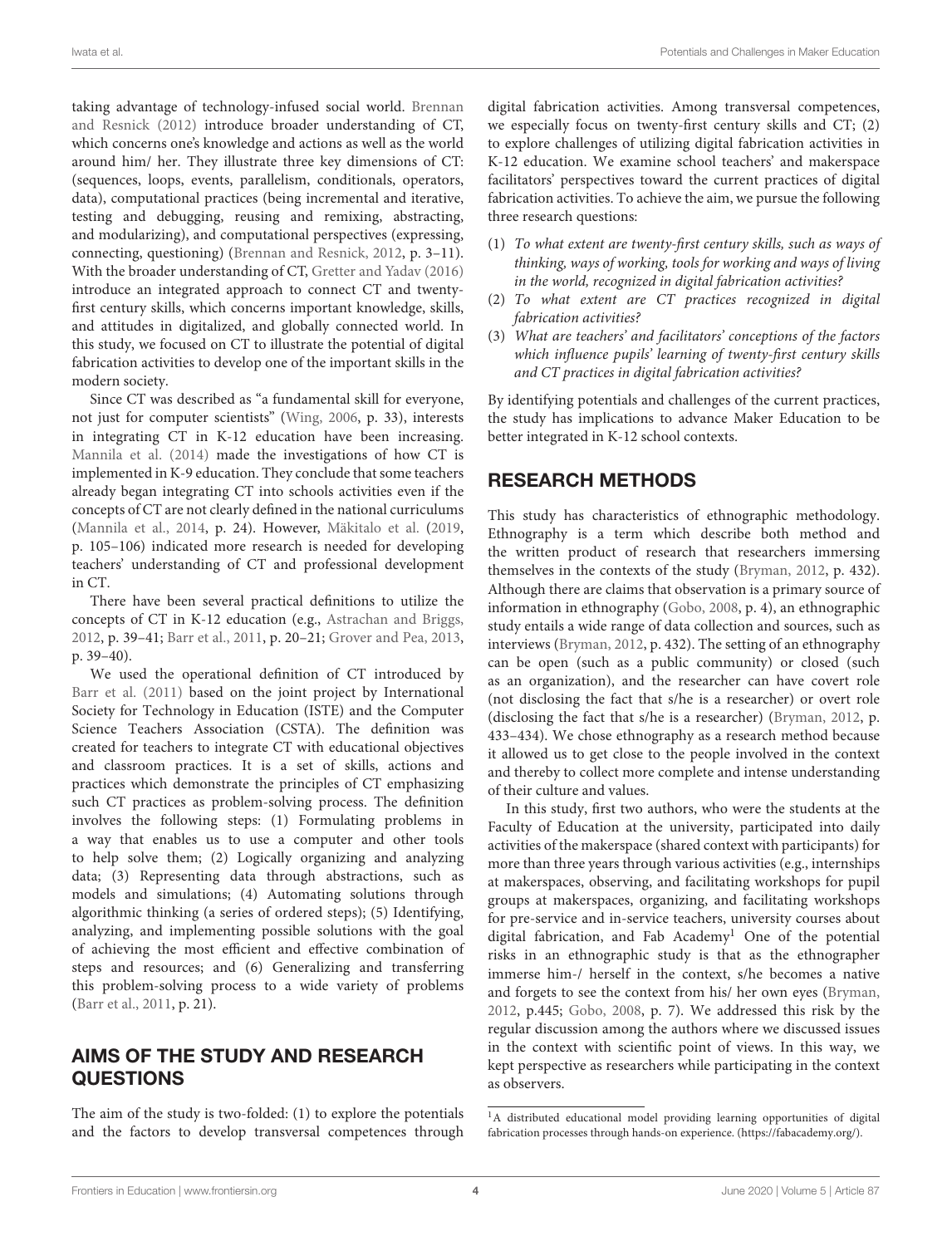The role of the participating authors had changed throughout the study according as they participated in those activities as "Overt Full Members" (participating in the activities as members disclosing the fact that we are researchers) or as "Participating Observers" (participating in the activities as observers) [\(Bryman,](#page-14-32) [2012,](#page-14-32) p. 441–444). While participating in the activities, they interacted with other participants in the context. From these experiences, we have gained deep understanding of the practices, visiting school groups, tools, and other characteristics of the research context, which was used for overall research design, such as developing the research questions, forming interview themes and questions, and understanding and interpreting the data.

### Participants and Context of the Study

The participants were five teachers from three local area schools and their classes ( $N = 41$  pupils) as well as two makerspace facilitators. The context of the study is a makerspace in Finland. The makerspace offers digital fabrication facilities, such as 3D printers, a laser cutter, a high-resolution milling machine, a large CNC milling machine, a vinyl cutter, an electronics workbench, and a suite of tooling and materials. The makerspace is open for public providing visitors with opportunities to use the facilities. In addition, the makerspace has arranged different type of digital fabrication activities for school visitors. Current activities at the makerspace typically include: (1) 2D- and 3Ddesigning and manufacturing, (2) prototyping with electronics, (3) programming incorporating the basic programming of embedded systems with a high-level programming language, or (4) utilizing the tools and machines.

In this study, we focused on three cases of school visit. **[Table 2](#page-5-0)** describes the details of activities of the three cases. We chose those three cases because the cases have both similarities and differences, which allowed us to compare the cases and to examine the phenomenon from different perspectives. One of the similarities was that in all the three cases, participants visited the makerspace as part of multidisciplinary learning module. Multidisciplinary learning module is a learning approach, manifested in Finnish National core Curriculum for basic education, advocating to learn a phenomenon from multiple perspectives beyond the boarder of the subjects (Finnish National Board of Education, [2016\)](#page-14-19). Another similarity is that the activities in the three cases followed the typical procedure of a digital fabrication activity for school visitors at this makerspace. The procedure included introduction of the environment, introduction of project objectives, planning, and working on the projects. In addition, the activities were implemented as group activities and as ill-structured problem-solving without strict instructions and schedule. In all the three cases, the activities were run by two facilitators who had technological background and worked at the makerspace. The facilitators' main role was to provide instructions of the basic operations of facilities and digital tools, and to help pupils when they had problems in the process rather than providing exact instructions. The teachers' role was mainly to observe the activities and manage general schedules of their students.

One the other hand, the three cases had differences in activity design, especially regarding origin of the projects (see **[Table 2](#page-5-0)**). In the case I (School A), the pupils had total freedom of what they made with a few requirements, such as using a microcontroller. They had presentations after the end of the activity. In the case II (School B), the pupils decided what to make according to the theme provided by the teachers. Two projects were implemented as collaborative projects where two groups worked on the same project with different responsibility of the tasks: one group was taking care of physical design, while another dealt with mechanical design. One project was implemented individually by one group. In the case III (School C), the pupils visited the makerspace as a part of ongoing project: designing a model of a playhouse at the school. They had presentations in the middle and end of the activity.

# Data Collection

We collected qualitative data of the three cases of digital fabrication activities through participants observation, informal interviews, and two focus group interviews (see **[Table 3](#page-5-1)**). First, we observed the visiting schools' digital fabrication activities at the makerspace. We recorded data from the observations as field notes and photographs. In order to reduce the impact of the potential bias of the participating observers, we also collected the data from participants through interviews. During and after the activities, we conducted semi-structured informal interviews, in order to gain extended understanding of the context and the participants' first impressions on the activities. The interviewees of the informal interviews were the five teachers, and 13 pupils out of 41 in total. We used the data from the observations and informal interviews as pilot data to prepare for the main data collection.

After the observations, we conducted the semi-structured focus group interviews to examine the activities further together with teachers and facilitators and to use as main data for the study. In focus group interview I, the interviewees were three teachers from two secondary schools (School A, C), who participated in the three cases of the activities with their pupils. We collected the teachers' opinions on the following three themes: (1) preparation for the activities in the makerspace, (2) potential for learning twenty-first century skills and CT practices and the notable aspects that enhanced learning during the activities, and (3) applying activities in school contexts. In focus group interview II, we invited the makerspace facilitators who ran the activities. We asked the questions regarding following themes: (1) implementation of twenty-first century skills and CT practices in digital fabrication activities and (2) development of the activities. The focus group interviews were recorded as audio and videos. We conducted both informal interviews and focus group interviews in English, and later transcribed them.

# Data Analysis

We familiarized ourselves with the pilot data (observations and informal interviews) and used it to understand the research context and to formulate the interview questions for the main data collection (focus group interviews). We conducted theoryand data-driven analyses of the focus group interviews data following the analysis strategies introduced by [Krueger and Casey](#page-14-34)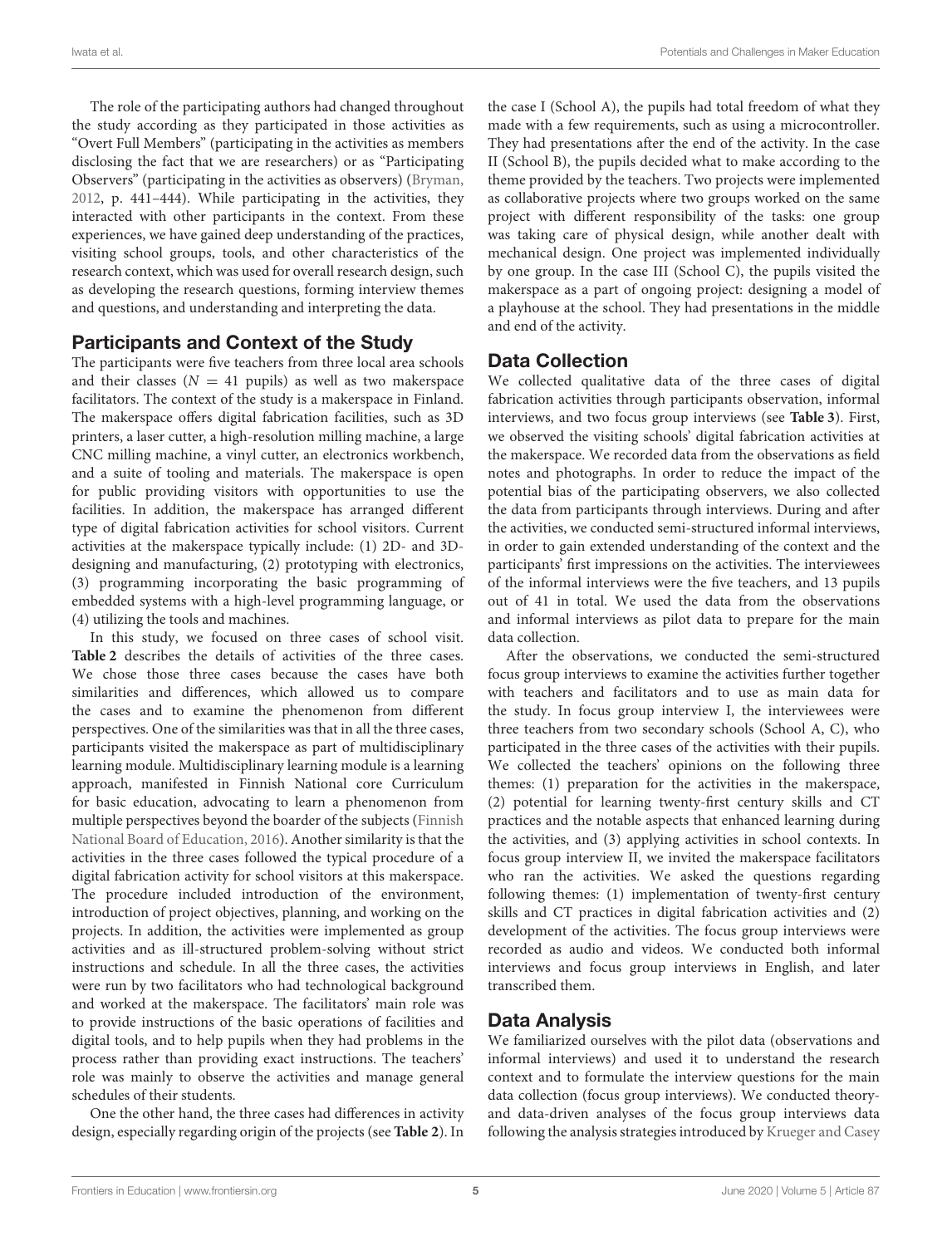<span id="page-5-0"></span>TABLE 2 | The participants of the three cases and the activity design and tools used in the cases.

| <b>Participants</b>    | Case I: School A                                                                       | Case II: School B                                                                      | Case III: School C                                                |
|------------------------|----------------------------------------------------------------------------------------|----------------------------------------------------------------------------------------|-------------------------------------------------------------------|
| Pupils (grade level)   | 12 males (9th)                                                                         | 10 males, 10 females (7-8th)                                                           | 3 males, 6 females (9th)                                          |
| <b>Teachers</b>        |                                                                                        | $\mathbf{2}$                                                                           | $\overline{2}$                                                    |
| <b>ACTIVITY DESIGN</b> |                                                                                        |                                                                                        |                                                                   |
| Period                 | 5 days                                                                                 | 3 days                                                                                 | 5 days                                                            |
| Instruction level      | Pupils decided projects freely                                                         | Theme was given by teachers: 100th<br>anniversary of Finland's independence            | Part of ongoing school project:<br>designing playhouse for school |
| Projects               | Useless box, Rail for a camera, Electronic<br>controlled lock, Jukebox game, Music car | Finland 100 years calendar, Finland 100<br>years history wheel, Finland flag day clock | Two prototypes of playhouses                                      |
| Group size             | 2-3 pupils                                                                             | 4 pupils                                                                               | 4-5 pupils                                                        |
| Reviewing results      | End presentations                                                                      |                                                                                        | Mid-term and end presentations                                    |
|                        | <b>TOOLS AND SOFTWARE USED IN THE PROCESSES</b>                                        |                                                                                        |                                                                   |
| 2D- and 3D-designing   | Inkscape<br><b>TinkerCad</b>                                                           | Inkscape                                                                               | Inkscape<br>SketchUp                                              |
| <b>Electronics</b>     | Servos, buttons, piezoelectric buzzer                                                  | Servos                                                                                 |                                                                   |
| Programming            | Arduino                                                                                | Arduino                                                                                |                                                                   |
| Tools and machines     | Laser cutter, 3D printer                                                               | Laser cutter                                                                           | Laser cutter, vinyl cutter, sewing<br>machine                     |

<span id="page-5-1"></span>TABLE 3 | Data Collection Methods of the three schools.

| <b>Participants</b>     | Case I: School A                                               | Case II: School B                       | Case III: School C                                             |
|-------------------------|----------------------------------------------------------------|-----------------------------------------|----------------------------------------------------------------|
| Pupils                  | Observation Informal interviews                                | Observation Informal interviews         | Observation Informal interviews                                |
| School Teachers         | Observation<br>Informal interviews<br>Focus Group interview I  | Observation<br>Informal interviews      | Observation<br>Informal interviews<br>Focus Group interview I  |
| Makerspace Facilitators | Observation<br>Informal interviews<br>Focus group interview II | Observation<br>Focus Group interview II | Observation<br>Informal interviews<br>Focus group interview II |

[\(2000,](#page-14-34) p. 132–138). To answer the first and the second research questions, we applied theory-driven analysis, in which we coded the transcripts based on the definitions from previous studies. We used the 10 subcategories defined by Griffin and colleagues (2012, p. 18–19) as twenty-first century skills, and looked for the parts which match the listed explanations of each subcategory (see **[Table 1](#page-2-0)**). For instance, in the case of subcategory: Creativity and Innovation in Ways of Thinking, we looked for parts in the sentences in the transcribed interview data which match the explanations: think creatively, work creatively with others, and implement innovations, and coded the parts as Creativity and Innovation. For CT practices, we looked for the six concepts of CT practices defined by Barr and colleagues (2011, p. 21). The six concepts were already concrete and self-explanatory, thus we used the six concepts to look for the parts which should be coded. For the third research question, we performed data-driven analysis where we generated codes and categories inductively implementing different coding phases, such as initial coding and focused coding [\(Bryman, 2012,](#page-14-32) p. 568–570).

The unit of analysis of this study was institutional level. According to [Lewis-Beck et al.](#page-14-35) [\(2004,](#page-14-35) p. 1,158), a unit of analysis is the subject of the study about which an analyst may generalize. In this study, we intended to highlight perspectives of teachers and makerspace facilitators toward the current activities. We were interested in perspectives of groups of people: teachers and facilitators, rather than perspectives of individual participants. Moreover, to avoid the possibility to identify individual participants, in the following section, we limited to specify individual participants and kept them general, such as "one teacher" and "one facilitator."

We collaboratively carried out coding and data analysis. First, the primary coder designated the initial categories. For developing and refining the categories, the co-coder read the unmarked transcript of the focus group interviews and coded with the initial codes and categories created by the primary coder. Then we discussed the disagreements to modify the codes and the categories. Finally, based on the modified codes and categories, both the primary coder and the co-coder conducted coding again. We used NVivo in the coding process and to test the reliability of coding. The score of overall inter-rater agreement, Cohen's Kappa coefficient [\(Cohen, 1960\)](#page-14-36), is  $k = 0.73$ .

# RESULTS

In this section, we answer to our three research questions: (1) To what extent are twenty-first century skills recognized in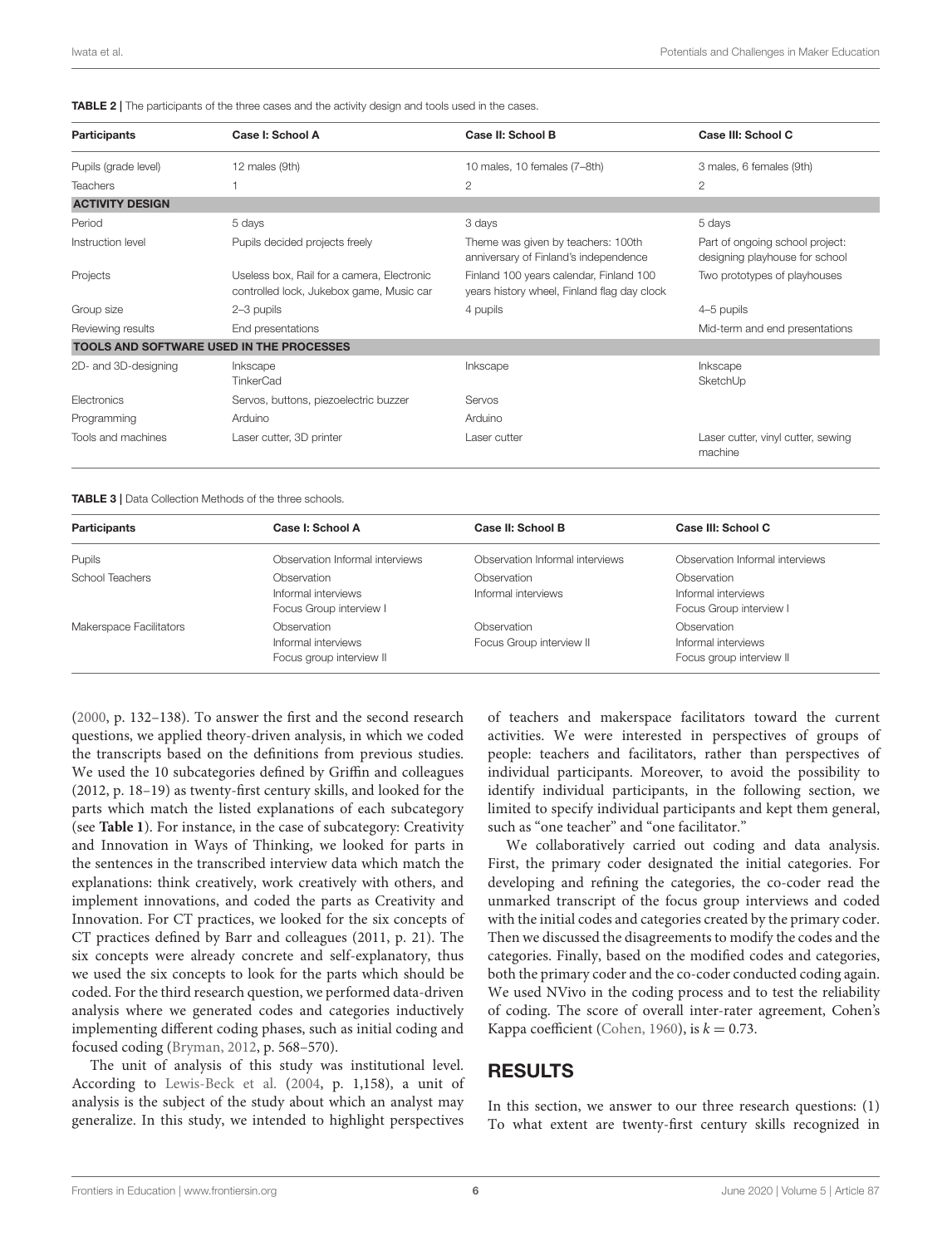digital fabrication activities? (2) To what extent are CT practices recognized in digital fabrication activities? (3) What are teachers' and facilitators' conceptions of the factors which influence pupils' learning of twenty-first century skills and CT practices in digital fabrication activities?

# Twenty-First Century Skills in Digital Fabrication Activities

Here, we present the results on to what extent twenty-first century skills are recognized by the teachers and the facilitators. Both the teachers and the facilitators discussed frequently about twentyfirst century skills. **[Table 4](#page-6-0)** summarizes the identified twenty-first century skills from the two focus group interviews.

### Ways of Thinking

Among the four categories of twenty-first century skills, both the teachers and the facilitators most frequently discussed about the category of ways of thinking (see **[Table 4](#page-6-0)**). Both the teachers and the facilitators illustrated digital fabrication activities enhanced the pupils' creativity. They explained that the pupils engaged in the creative fabrication process with freedom and autonomy of ideation and designing. Also, the lively working environment with the machines and the tools increased the pupils' creativity. One teacher explained as follows:

"The environment at makerspace was very.... makes you pretty creative, because all those staff and all the machines were around you, and you have just free hands do anything, do everything."

The teachers and the facilitators recognized the opportunities of presentations during the activities as one of the possibilities to develop pupils' metacognitive skills. One facilitator said:

"This [presentations] helped them to understand what they have learnt."

In the presentations, the pupils explained the idea and the progress of their project. The teachers noted reflecting on their own learning during the activities allowed the pupils to have metacognitive skills. In addition, the teachers found the possibility for the pupils to understand and utilize own strength during the activities. One teacher described as:

"Students really have to think what is my area, what is my best skills and use those to that project."

The facilitators especially highlighted problem solving, critical thinking and decision making during the activities. One facilitator explained:

"Critical thinking, problem-solving, and decision making is part of the whole process of [the name of makerspace]."

Especially they emphasized decision making is embedded in every step in the process of the activity.

#### <span id="page-6-0"></span>TABLE 4 | Summary of twenty-first century skills identified in the focus group interviews.

| Twenty-first century skills (Griffin<br>et al., 2012)  | Teachers' focus group interview<br>$(n^a = 8,387)$ |                              |             | Facilitators' focus group interview<br>$(n = 6,328)$ |       |                        |             |             |
|--------------------------------------------------------|----------------------------------------------------|------------------------------|-------------|------------------------------------------------------|-------|------------------------|-------------|-------------|
|                                                        |                                                    | Coding coverage <sup>b</sup> | $n^{\rm c}$ | Cohen's<br>$K^d$                                     |       | <b>Coding coverage</b> | $\mathbf n$ | Cohen's $K$ |
| <b>Ways of thinking</b>                                | 47.3%                                              | 100%                         | 2,264       | 0.48                                                 | 32.9% | 100%                   | 706         | 0.90        |
| Creativity and innovation                              |                                                    | 36.5%                        | 826         | 0.06                                                 |       | 23.1%                  | 163         | 0.93        |
| Critical thinking, problem solving,<br>decision making |                                                    | 18.9%                        | 428         | 0.61                                                 |       | 40.9%                  | 289         | 0.90        |
| Learning to learn, metacognition                       |                                                    | 44.6%                        | 1.010       | 0.58                                                 |       | 36.0%                  | 254         | 0.90        |
| Ways of working                                        | 13.1%                                              | 100%                         | 626         | 0.91                                                 | 24.2% | 100%                   | 519         | 0.84        |
| Communication                                          |                                                    | 24.3%                        | 152         | 0.83                                                 |       | 58.0%                  | 301         | 0.66        |
| Collaboration (teamwork)                               |                                                    | 75.7%                        | 474         | 0.92                                                 |       | 42.0%                  | 218         | 0.95        |
| <b>Tools for working</b>                               | 11.1%                                              | 100%                         | 531         | 0.85                                                 | 32.7% | 100%                   | 702         | 0.36        |
| Information literacy                                   |                                                    | 25.4%                        | 135         | 0.59                                                 |       | 71.4%                  | 501         | 0.38        |
| <b>ICT</b> literacy                                    |                                                    | 74.6%                        | 396         | 0.93                                                 |       | 28.6%                  | 201         | 0.33        |
| Ways of living in the world                            | 28.5%                                              | 100%                         | 1,361       | 0.78                                                 | 10.1% | 100%                   | 217         | 0.79        |
| Citizenship-local and global                           |                                                    | 27.0%                        | 368         | 0.65                                                 |       | 21.2%                  | 46          | 1.00        |
| Life and career                                        |                                                    | 72.2%                        | 983         | 0.84                                                 |       | 78.8%                  | 171         | 0.79        |
| Personal and social responsibility                     |                                                    | 0.7%                         | 10          | 0.00                                                 |       | 0.0%                   |             | 1.00        |
| Total                                                  | 100%                                               |                              | 4,782       |                                                      | 100%  |                        | 2,144       |             |

a Total number of the words in the focus group interview.

 $<sup>b</sup>$ The percentage of the number of the words coded at the node.</sup>

<sup>c</sup>The number of the words at the node.

 $\sigma$ <sup>d</sup>Cohen's Kappa of the node coded by two coders. The unit of measure is character.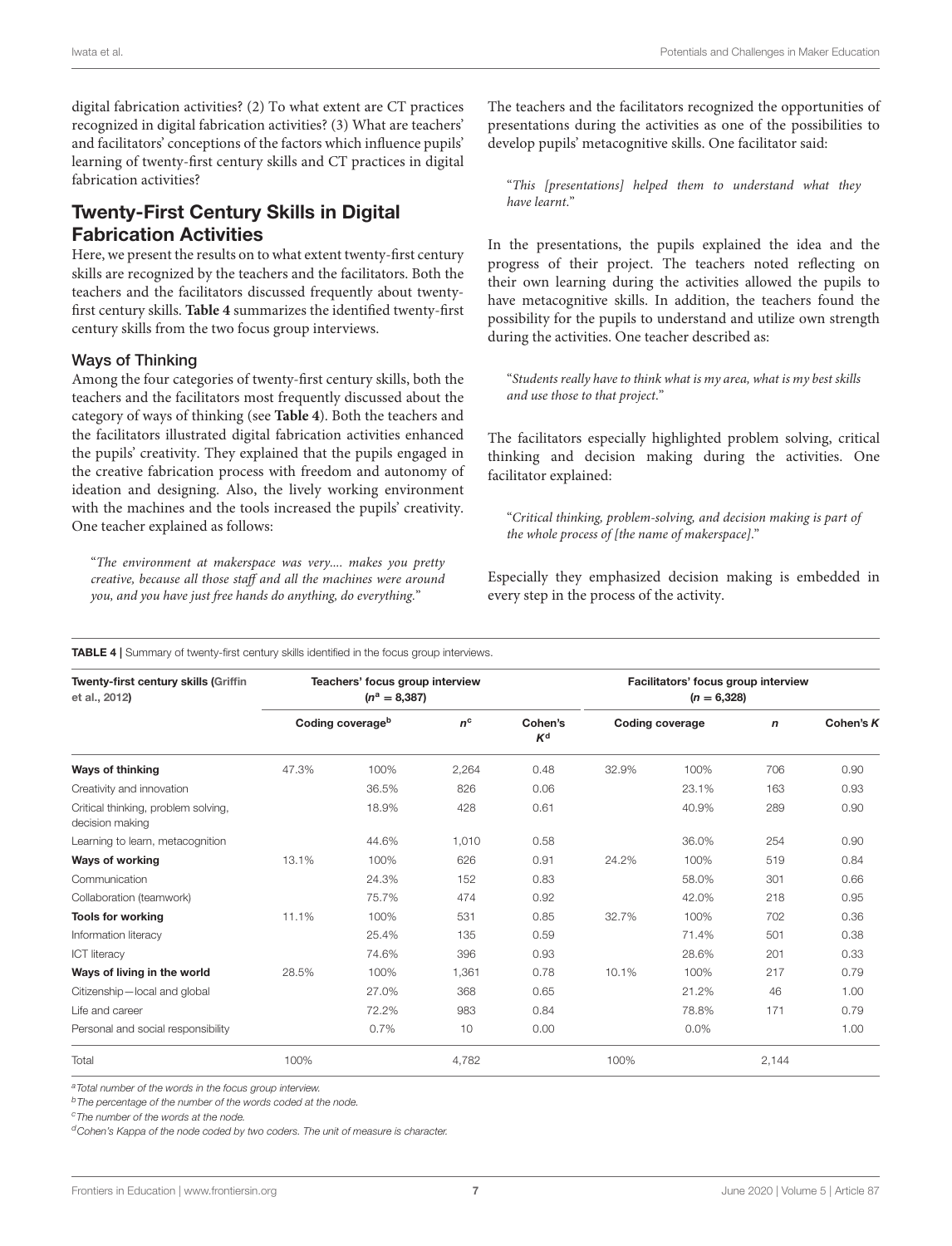### Ways of Working

Both the teachers and the facilitators noted the pupils learned collaborative skills through the activities where they worked as a team. One teacher reflected:

"Sometimes they had to divide the work and while one person is doing one thing, the other person is doing another thing, so you need to trust in what the other is doing."

Regarding communication skills, both the teachers and the facilitators stressed the opportunities to develop competency in English. Although the instructions during the activities were mainly in Finnish, the pupils had to use English to search relevant information from the online platforms where people share instructions. One teacher reflected as follows:

"One benefit. . . . was the speaking in English. The ninth graders was first very.... kind of covered in own cave but then, during that week they started to speak. And I was very surprised in Thursday-Friday, that all of those guys were speaking, very freely, in English!"

### Tools of Working

The facilitators discussed frequently about the category of tools for working (see **[Table 4](#page-6-0)**). Both the teachers and the facilitators indicated the opportunities of learning ICT literacy with emphasis of programming. The pupils, who used microcontrollers (see **[Table 2](#page-5-0)**), searched the relevant codes from the online platforms and modified the existing codes to utilize them for own project. One facilitator explained as follows:

"Perhaps in some of the cases, it was just taking a code, copy, and paste it, but they need more or less to understand, what the code was doing. So, I think in that sense we are dealing with many of the aspects of information and communication technology."

The facilitators emphasized information literacy. The pupils needed to find relevant information by themselves to apply to their project. One facilitator described:

"I think one of the most important things is that how to find information, how to select the correct keywords to find a relevant information."

The facilitators explained that instead of providing answers, they gave the pupils the keywords, such as specific technical terms, which helped them to reach relevant information. One facilitator illustrated:

"To understand where they have to search results, they have to understand what they need, what is relevant, what is the best answer, what is the example that you could then start developing from."

### Ways of Living in the World

The teachers frequently discussed about the category of ways of living in the world (see **[Table 4](#page-6-0)**). The teachers highlighted the pupils had the opportunities to develop skills of management of goal, time and project which is one of the skills regarding life and career (see **[Table 1](#page-2-0)**).

The teachers noticed some of the pupils were not used to the different working style. They emphasized the needs to develop working styles and the attitudes in the real working places to avoid being used to the working style at schools. One teacher illustrated:

"That is something that what we should start implementing, this kind of working, much earlier on. So that they kind of learn the right way of working, not just give me a focus that we need."

Moreover, the teachers found the concepts of citizenship can be learnt through the activities. In the case of School C, when the pupils worked on the project related to their community, designing new playhouse for the school, they had the opportunities to think community's needs to develop the project (see **[Table 2](#page-5-0)**).

# Computational Thinking Practices in Digital Fabrication Activities

Second research question was focusing on CT practices in digital fabrication activities and how teachers and facilitators recognized those practices. In the **[Table 5](#page-8-0)**, the results of identification of CT practices in digital fabrication activities based on the teachers' and the facilitators' focus group interviews are presented.

The facilitators reflected digital fabrication processes involve CT which engineers use regularly while working. One facilitator explained as follows:

"Any process in [name of the makerspace] requires this way of thinking: go through these logical steps. For example, if you want to make a printed circuit board or milled circuit board, you have to follow these certain steps, and it is computational thinking, it's an algorithm you have to follow."

Among the six aspects of CT practices, the teachers discussed most frequently about "Formulating problems in a way that computer and other tools can help solve them." During the activities, the pupils used computers for designing and fabrication. For instance, the pupils drew design for an artifact on the computer to fabricate with a laser cutter, or they wrote the codes for a microcontroller to add specific functions on an artifact.

Additionally, both the teachers and the facilitators discussed frequently about "Logically organizing and analyzing data" and "Identifying, analyzing, and implementing possible solutions with the most efficient and effective combination." In the activities the pupils needed to logically organize and analyze information and identify each step required in the process. They considered the most efficient way to make their artifacts function as they wished and the most effective procedure to build it. One facilitator illustrated as follows:

"You need to think first the external design, then how you are going to put inside the mechanics, and after that how the mechanics is going to work, so when you press the button you have servo that moves and opens the leak and switch off the button again and then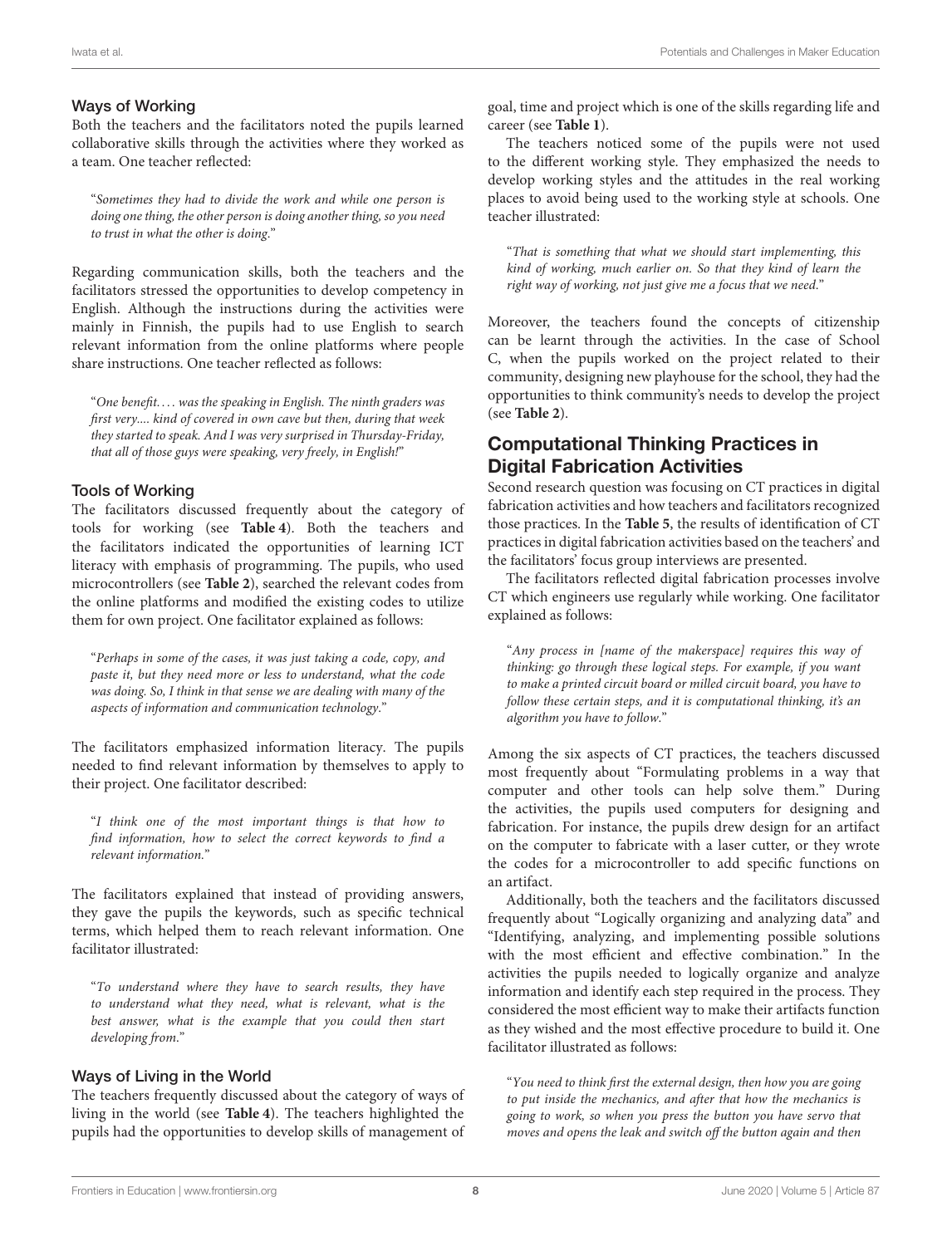<span id="page-8-0"></span>TABLE 5 | Summary of the aspects of CT practices identified in focus group interviews (developed based on [Iwata et al., 2019\)](#page-14-23).

| CT practices (Barr et al., 2011)                                                                                       | Teachers' focus group interview<br>$(n^a = 8,387)$ |             |               | Facilitators' focus group interview<br>$(n = 6,328)$ |             |           |
|------------------------------------------------------------------------------------------------------------------------|----------------------------------------------------|-------------|---------------|------------------------------------------------------|-------------|-----------|
|                                                                                                                        | Coding<br>coverageb                                | $n^{\rm c}$ | Cohen's $K^d$ | Coding<br>coverage                                   | $\mathbf n$ | Cohen's K |
| 1) Formulating problems in a way that<br>computer and other tools can help solve<br>them                               | 45.8%                                              | 432         | 0.90          | 17.8%                                                | 147         | 0.91      |
| 2) Logically organizing and analyzing data                                                                             | 18.1%                                              | 171         | 1.00          | 28.9%                                                | 239         | 0.28      |
| 3) Representing data through abstractions                                                                              | $0.0\%$                                            |             |               | $0.0\%$                                              |             |           |
| 4) Automating solutions through<br>algorithmic thinking                                                                | 7.1%                                               | 67          | 1.00          | 17.8%                                                | 147         | 0.91      |
| 5) Identifying, analyzing, and implementing<br>possible solutions with the most efficient<br>and effective combination | 29.0%                                              | 274         | 0.41          | 35.5%                                                | 293         | 0.90      |
| 6) Generalizing and transferring this<br>problem-solving process                                                       | 0.0%                                               |             |               | 0.0%                                                 |             |           |
| Total                                                                                                                  | 100%                                               | 944         |               | 100%                                                 | 826         |           |

a Total number of the words in the focus group interview.

 $<sup>b</sup>$ The percentage of the number of the words coded at the node.</sup>

<sup>c</sup>The number of the words at the node.

 $d$ Cohen's Kappa of the node coded by two coders. The unit of measure is character.

go back, so whole this process is step by step process, so I think that sense is computational thinking."

Although the teachers and the facilitators identified the several aspects of CT practices, neither of them discussed about CT practices frequently. One facilitator mentioned that CT is not the most familiar concepts for schools as follows:

"It's basically engineering is computational thinking. But at schools I don't think teachers have this build-in curriculum to follow."

In fact, although ideas of CT are embedded in school curriculum in Finland, it is not named as CT.

However, also the facilitators were not fully aware of the concepts of CT. One facilitator expressed:

"I don't know. We don't know actually, we guess that they are learning CT. But we don't know they are."

### Teachers' and Facilitators' Conceptions of the Factors Which Influence Pupils' Learning in Digital Fabrication Activities

The teachers and the facilitators discussed six factors which had influences on pupils' learning twenty-first century skills and CT practices. In the following sections, we explain the six factors under three categories: task characteristics of the digital fabrication activities, facilitation of the digital fabrication activities, and learning environment and the structure of the digital fabrication activities.

### Task Characteristics of the Digital Fabrication **Activities**

The teachers and the facilitators raised two factors regarding task characteristics of the digital fabrication activities and their influence on the potential for learning of twenty-first century skills and CT practices identified in the two focus group interviews (see **[Figure 1](#page-9-0)**).

#### **Factor 1: Complex and multidisciplinary tasks**

In the three cases, the projects were complex and required knowledge and skills of multiple subjects, such as mathematics, physics and art. The projects were difficult for them to complete without dividing and sharing the tasks. One teacher reflected as follows:

"One girl said that if you have been sort of normal group activities in school, she would have taken like the whole control, but this one was so huge, and she realized that she couldn't do that. So, she had to delegate. That was precious that she had to, but also about trusting the team and can't control everything."

In the case of school B, the pupils worked collaboratively dividing the tasks of one project between two groups (See participants and contexts of the study). To work efficiently and integrate the divided tasks, the groups had to communicate and build shared understanding of their project.

In addition, the facilitators emphasized the complex problemsolving positively influenced learning and utilizing CT practices. One facilitator explained:

"Computational thinking it's best applied to little bit larger design problems, really have to divide your work into pieces that you have to solve piece by piece."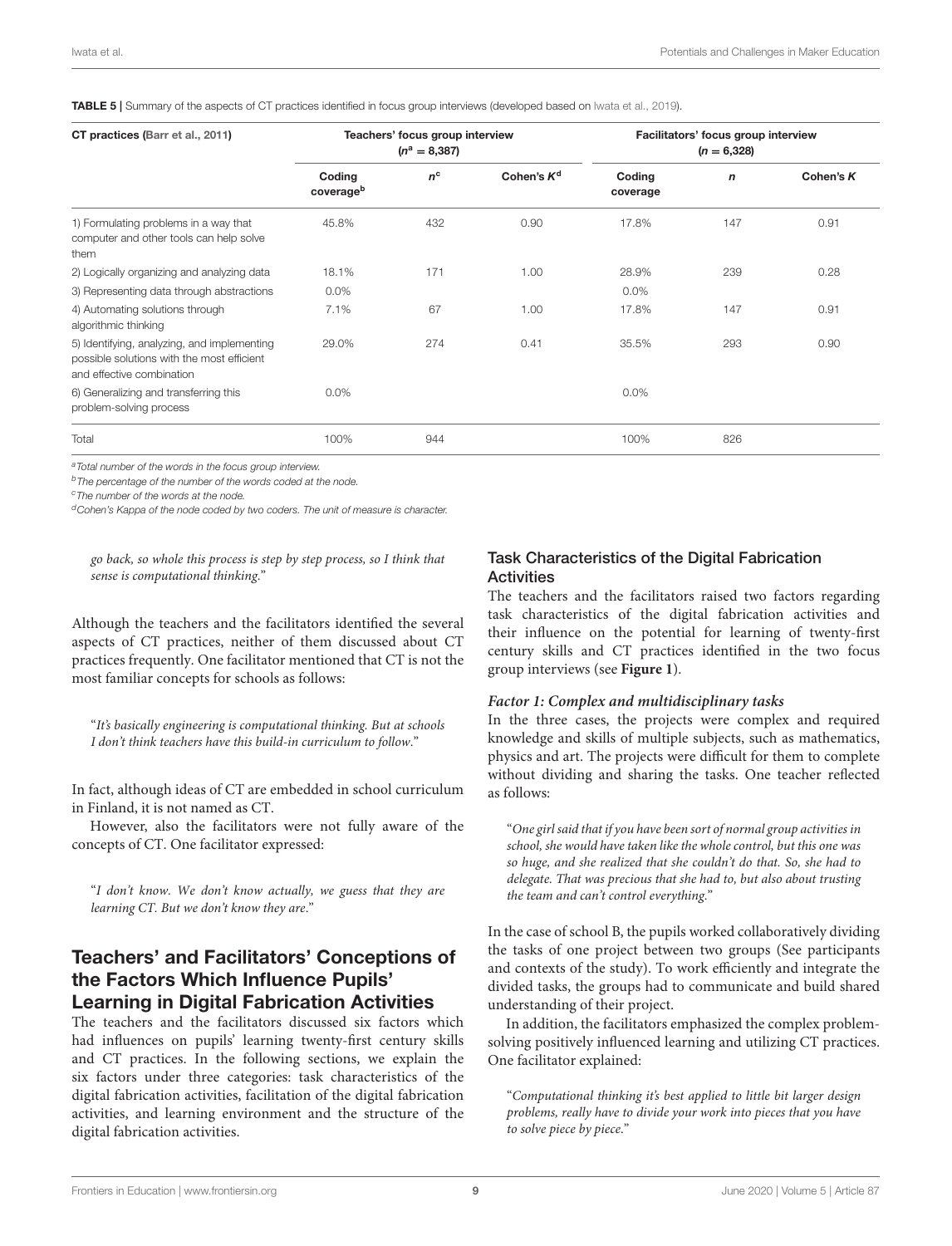



<span id="page-9-0"></span>**Factor 2: Designing and making with computers**

The pupils needed to design on the computers and create the design files with a certain format to use digital fabrication machines. The teachers and the facilitators found using the computers to fabricate artifacts enhanced pupils' ICT skills. One facilitator mentioned:

"I think that ICT literacy is clear. I mean they had to use computers to do all the designs before using, for example, the laser cutter."

The pupils applied digital technology effectively to their fabrication process.

Another aspect of use of computers during the activity was recognized as a factor to enhance information literacy. The facilitators emphasized searching information is important to get ideas and inspiration for the projects and find the relevant instructions from documentations of other makers' projects in the online platforms. One facilitator said:

"It was especially important during the design phase, when they had to decide what to do, so they were looking for some ideas on the internet, for example."

### Facilitation of the Digital Fabrication Activities

The teachers and the facilitators discussed two factors regarding facilitation of the digital fabrication activities and their influence on the potential for learning of twenty-first century skills and CT practices (see **[Figure 2](#page-9-1)**).

### **Factor 3: Self-directed learning**

The facilitators reflected they tried not to interfere too much in the pupils' work and fabrication processes. They described themselves as "older colleagues, with expertise" and let the pupils work without controlling. The facilitators emphasized the pupils can be creative because they have autonomy in designing and making process. One facilitator illustrated as follows:

<span id="page-9-1"></span>"We gave the kids total full freedom for creativity and innovation, they decided by themselves what they want to create, what kind of device they want to make."

The teachers recognized that the facilitators give the pupils large autonomy during the activities. One teacher reflected as follows:

"One of our students was saying in QRIDI-program<sup>[2](#page-9-2)</sup>, this evaluation, that it was so nice that teacher keep us responsibility, that they didn't advice every second what to do, just be around and help if they needed.... they knew that they can have a help but they also have time to think themselves and solve the problems themselves and do the different kind of.... make these all the situation they own way."

### **Factor 4: Reflection during the digital fabrication activities**

School C had the mid-term presentations where the pupils explained the ideas of the projects and the progress of the fabrication process (see **[Table 2](#page-5-0)**). The teachers and the facilitators found the presentations enhanced pupils' metacognitive skills through reflecting on their learning. In addition, the teachers found the reflective practice enhanced the skills of management of goal, time and project which is one of the skills of life and career (see **[Table 1](#page-2-0)**). One of the teachers, who witnessed the mid-term presentations, illustrated as follows:

"After the presentation.... they had clear focus what to do, what we have to do next and so on. We have a huge to do so much tasks. We have certain time to do that.... so they are very focus to do that job."

### Learning Environment and the Structure of the Digital Fabrication Activities

The teachers and the facilitators mentioned to two factors regarding learning environment and the structure of the activities

<span id="page-9-2"></span><sup>&</sup>lt;sup>2</sup>A formative evaluation and learning analytics software program for comprehensive schools.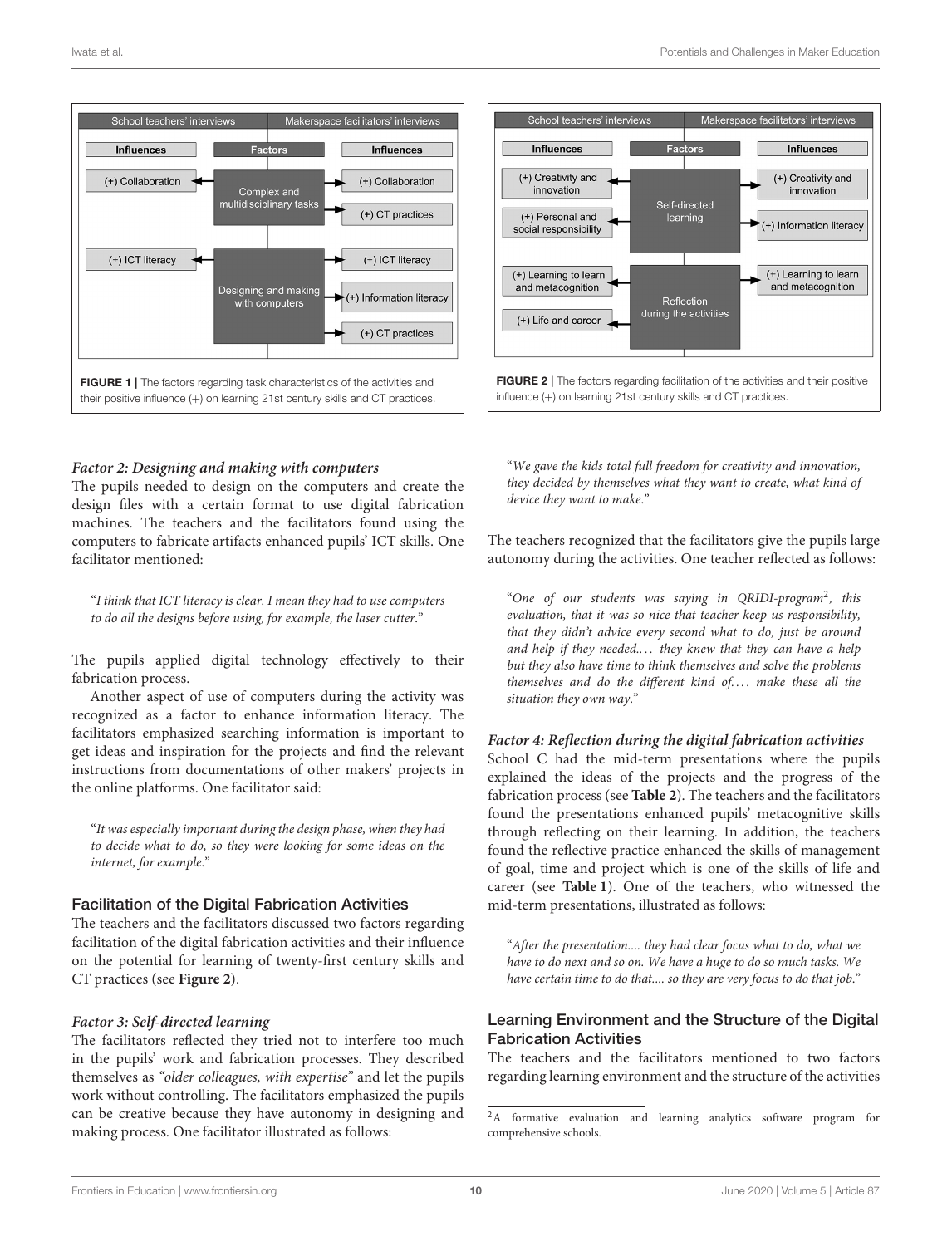

<span id="page-10-0"></span>and their influence on the potential for learning of twentyfirst century skills and CT practices identified in the two focus group interviews (see **[Figure 3](#page-10-0)**).

### **Factor 5: Digital fabrication activities where trials and errors are encouraged**

The teachers explained digital fabrication activities as the environment where trials and errors are encouraged. One teacher explained as follows:

"You go and just try and error and it doesn't even matter if you totally succeed or fail on the product.... important thing is what kind of cognitive skills and how you reflect, what you learn in the process, and if you came back, what would you do better."

The teachers found that with digital tools, it is possible to see the result of a trial instantly. One teacher said:

"The feedback is instant: oh, this doesn't work, doesn't fit."

In addition, the teachers found repeating trials and errors can increase pupils' confidence in own capability to succeed which is one of the skills regarding metacognition (see **[Table 1](#page-2-0)**). One teacher described as follows:

"I think it's very beneficial to see that, I think that's one thing that they are missing at school that when you are learning something, it's a process, that you might have figure through kind of the same thing in many different cycles.... And with every cycle, you'll get little bit higher, and it's kind of, it's very slow process, and it takes time.... You do it, then you look at it, then you go like 'Oh, I would have done that better.' I think that applies to within very generally in our lives."

### **Factor 6: Fluent and flexible time frame**

Both the teachers and the facilitators found the positive effects of fluent and flexible time frame on pupils' continuous thinking and working process. The pupils focused on one project all time during the activities, thus their thinking was not interrupted by time, as it often happens at schools. One teacher explained:

"One girl said that usually school you do something for maybe two hours and have to change head and they need to do something else."

However, the teachers recognized limited time for the project also as a factor to possibly hinder pupils' learning and creativity. The teachers indicated a negative aspect of activities without strict time frame. To complete the project in the limited time, the pupils had to rush in the end. One of the teachers explained:

"When you have limited time and you have lots do.... and busses come [the time to leave comes], you have stress, and panic, and pressure comes more and more, and then you are not so maybe creative."

Also, one teacher explained working for a long time without taking a break can hinder creativity as follows:

"If you are just 14 or 15 years old, and you are working two and a half hours, and then one break, and then two and a half hours again. If you want to make some creative, then if you need some break or if you want to go outside and walk a little bit. I think it's nice."

Moreover, the teachers mentioned the needs for having time to think quietly to be more creative, especially because the makerspace is a lively environment. One teacher illustrated:

"Some of them are maybe be bit more introverted, and when you are in creative process, you might want to have sort of more quiet time."

# **DISCUSSION**

In this study, we aimed to explore: (1) the potentials and the factors to develop non-subject transversal competences through digital fabrication activities, and (2) the challenges of utilizing digital fabrication in K-12 Maker Education. We focused on twenty-first century skills, which share the elements with Finnish National core Curriculum for basic education, and CT practices, which are important problem-solving skills to be developed in the digitalized society. The results suggest that digital fabrication activities have the potential for learning of the skills covering all four categories of twenty-first century skills and several aspects of CT practices. The teachers and the facilitators discussed the six factors which had influence on the pupils' learning regarding task characteristics, facilitation, and environment and the structure of the digital fabrication activities. However, the potential challenges of utilizing digital fabrication activities in K-12 Maker Education were also uncovered. The results indicate the possibility that the teachers and the facilitators are not fully aware of the concepts of CT. Also, different perspectives between the teachers and the facilitators toward the structure of the digital fabrication activities surfaced.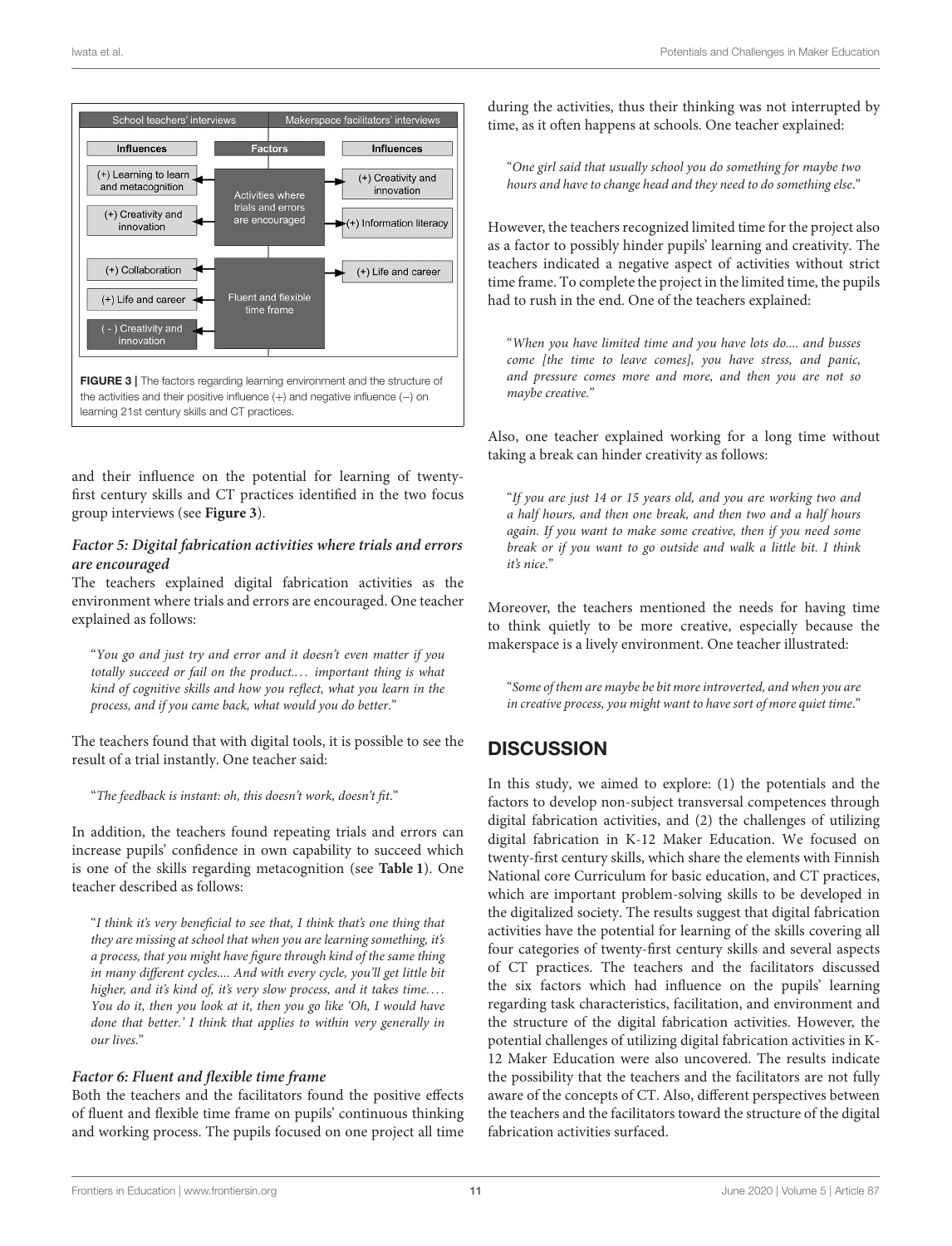# The Potential for Learning of Twenty-First Century Skills Through Digital Fabrication **Activities**

The results suggest the digital fabrication activities can be possibly used to foster the skills covering all the four categories of twenty-first century skills defined by [Griffin et al.](#page-14-21) [\(2012,](#page-14-21) p. 18–19; see **[Table 4](#page-6-0)**). Thus, digital fabrication activities may enhance the seven transversal competences described in the Finnish National core curriculum, which share the elements with the definition of the twenty-first century skills. The teachers and the facilitators similarly described the skills in ways of thinking and ways of working, while they emphasized different skills in other two categories.

Based on the results, it can be said that the digital fabrication activities enhanced the pupils' creativity. It supports [Martin](#page-14-0) [\(2015,](#page-14-0) p. 32), which illustrates that democratized digital fabrication tools and machines to design and fabricate artifacts allow pupils to be creative by helping them to visualize their imagination and expanding options for production. Exploratory approach, such as the facilitation without giving explicit instructions would foster pupils' creativity and out-of-box thinking. Multidisciplinary digital fabrication activities which require knowledge and skills from various fields may encourage the pupils to find and utilize own strength in a team. In addition, through digital fabrication activities, pupils can strengthen their belief in own capability to succeed. Applying existing expertise in practice and repeating the process of design cycles increase a learner's self-esteem [\(Blikstein, 2013,](#page-13-0) p. 7). In the process of digital fabrication where digital tools allow fast prototyping and fasten design cycles including trials and errors, pupils may have opportunities to build confidence in own capability to success.

The results indicate that digital fabrication activities encourage intensive collaboration toward complex problem solving. According to [Blikstein](#page-13-0) [\(2013,](#page-13-0) p. 7), pupils can reach deeper level of collaboration through several cycles of failure and redesigning. In this study the pupils needed to work and communicate effectively as a team to complete a complex problem-solving activity. In addition, as sharing is one of the characteristics of maker culture (e.g., [Halverson and Sheridan,](#page-14-3) [2014,](#page-14-3) p. 496–497; [Martin, 2015,](#page-14-0) p. 36; [Papavlasopoulou et al.,](#page-14-6) [2017,](#page-14-6) p. 57; [Vossoughi and Bevan, 2014,](#page-14-8) p. 25–27), often makers document their work on the online platforms in English to share them worldwide. The pupils needed to search, understand and assess information written in English to apply it to their projects. Necessity of using English may encourage the Finnish speaking pupils to use English actively during the activities and may help developing confidence in additional language.

The teachers and the facilitators emphasized different aspects of twenty-first century skills (see **[Table 4](#page-6-0)**). The facilitators indicated that the pupils developed information literacy, which is a subcategory of tools for working, by finding, judging, and modifying relevant information on the online platforms to apply to their projects. This result is aligned with [Gravel et al.](#page-14-37) [\(2018,](#page-14-37) p. 933–935) that experienced makers are used to identify, organize, and integrate information from text. The facilitators, who are the experienced makers and used to the way of sharing and finding information in maker culture, recognized the important literacy. This kind of way of finding information may not be implemented often at schools, where pupils might be used to wait for information and instructions to be provided by teachers.

On the other hand, the teachers discussed frequently about ways of living in the world. Working style in the makerspace was different from the one in schools. The pupils had more freedom and responsibility to manage time and project. The mid-term presentations helped the pupils to reflect on their goal and remaining tasks to complete their project. In addition, the teachers also mentioned to community and participation regarding the topic of the activity of School C: creating a model of new playhouse in the school (see **[Table 2](#page-5-0)**). To design the suitable playhouse for their school community, they had to visualize the community's need and the users of the playhouse in detail. This category does not necessary share its elements with nature of digital fabrication, maker culture or constructionist approach. Rather, it shares elements with the transversal competences in Finnish National core curriculum (Finnish National Board of Education, [2016,](#page-14-19) p. 22–25), with which the teachers are familiar. These skills which are not naturally involved in the process of digital fabrication activities may better to be included as a topic of the activities.

# Needs for Recognizing CT

We found the potentials for learning CT practices through digital fabrication activities (see **[Table 5](#page-8-0)**). The results suggest that digital fabrication activities, where pupils solve complex problems using computers, can develop the aspects of CT practices defined by [Barr et al.](#page-13-5) [\(2011,](#page-13-5) p. 21). During the activities the pupils solved the complex problems assisted by the computers. They arranged the problems in the specific formats to utilize digital fabrication tools, such as laser cutters. Also, they needed to decompose the complex fabrication process into small manageable steps. In the process of decomposing, the pupils logically organized the whole process, identified each step and implemented in the most efficient order.

However, the results indicate the possibility that the teachers and the facilitators may not be fully aware of the concepts of CT. The teachers' discussion touched only the surface of CT, such as using computers to solve problems, and CT practices which involve the fundamental concepts of CT, such as abstractions and automation, were not intensively discussed. Overall, compared to twenty-first century skills intensiveness and quantity of description of CT during the teachers' focus group interviews were lower (see **[Table 5](#page-8-0)**). This result supports [Mannila et al.](#page-14-29) [\(2014,](#page-14-29) p. 14), illustrating that very few teachers implement the concepts of abstraction and automation in classroom practice. The teachers might not be familiar enough with the concepts of CT and its practices to implement classroom activities which emphasize CT. The ideas of CT are embedded in Finnish National core curriculum for basic education without naming CT. For instance, key content areas related to the objectives of mathematics in grade 7–9th include: (1) thinking skills and methods, such as logical thinking and discovering rules and dependencies, (2) examining and applying functions, (3) data processing, such as collecting, and structuring, and analyzing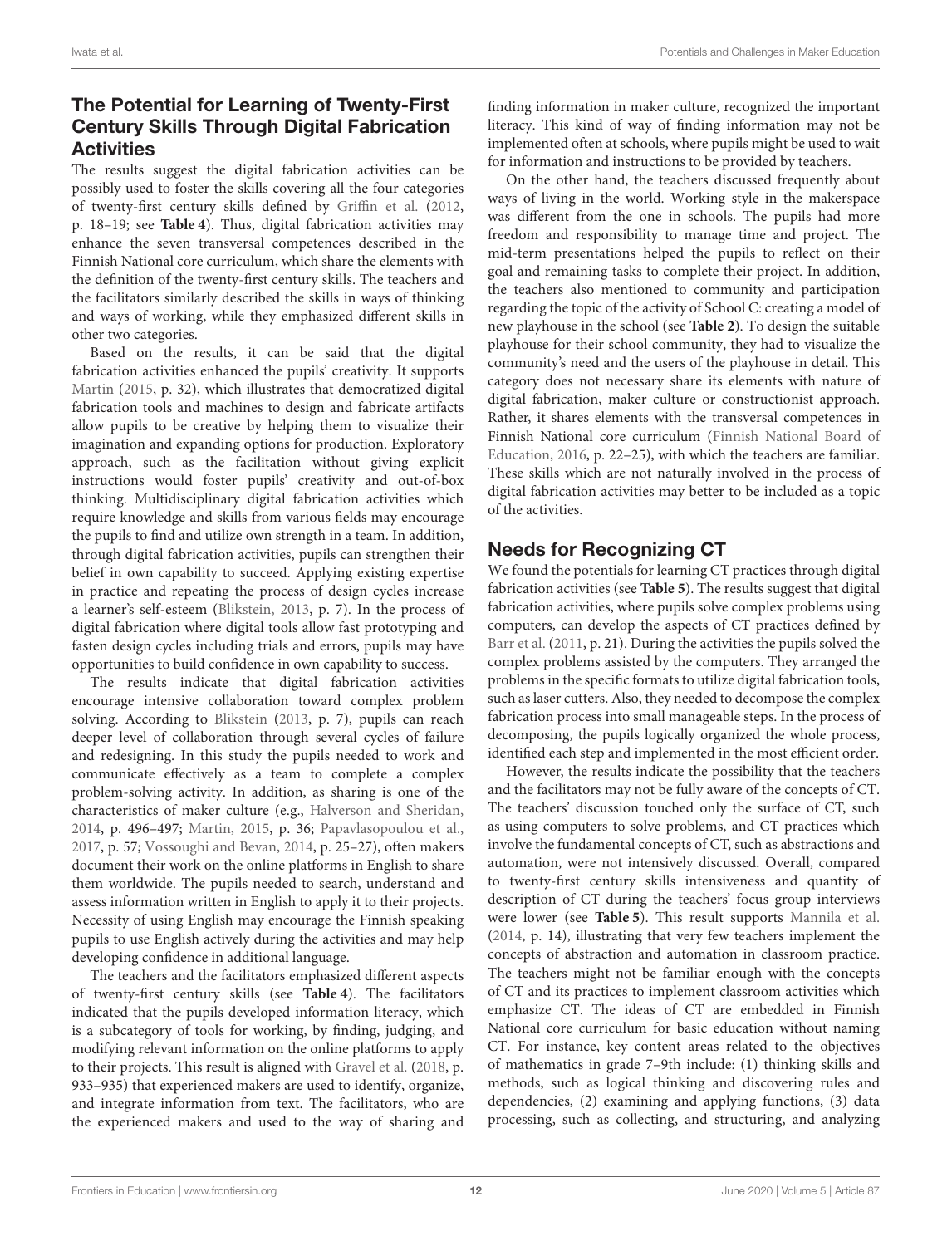data [\(Finnish National Board of Education, 2016,](#page-14-19) p. 402– 405). Connecting those mentioned skills with problem-solving which applies how computer works may enhance teachers' understanding of holistic views of CT [\(Denning and Tedre, 2019,](#page-14-27) p. xi).

On the other hand, the results reveal the possibility that the facilitators had not thoroughly defined the concepts of CT even though, as they described during the interviews, it is a fundamental thinking process for engineers. Because the concepts of CT are already built-in thinking and working methods for them, the facilitators may have not defined CT particularly as something that pupils can learn. Teachers' and facilitators' awareness of the concepts of CT may be essential to provide opportunities for pupils to understand and apply CT practices in digital fabrication activities. Insufficient understanding of CT concepts and practices might diminish the potentials to develop CT in digital fabrication activities.

# Teachers' and Facilitators' Conceptions of the Potential Influence of the Current Digital Fabrication Activities on Pupils' Learning of Twenty-First Century Skills and CT Practices

The teachers and the facilitators discussed the six factors which influenced pupils learning in the context of the makerspace. In the following section, we explain to what extent the teachers and the facilitators considered these factors influenced learning. The results indicate that the teachers and the facilitators have similar views toward the current practices of digital fabrication activities. However, the teachers also expressed the concerns about potential negative influence on pupils' learning due to the limited time.

### Complex and Multidisciplinary Tasks

Complex problem-solving activities which require knowledge and skills in different fields may enhance collaboration. The pupils needed to divide tasks of the project to complete in a limited time. When a project requires high cognitive load, information need to be divided among group members which has larger capacity of processing information than an individual [\(Kirschner et al., 2009,](#page-14-38) p. 35–38). To integrate the divided tasks for making a tangible and physical artifact, pupils need to communicate in detail and build shared understanding. For instance, in the case of School B, one group which took care of designing of the outer part of the artifact had to consider the mechanical part which the other group handled, in order to fit all the part in it (see participants and contexts of the study). The pupils collaborated as a team communicating and building shared understanding to well integrate the divided tasks.

### Frequent Use of Computers and Digital Tools

Additionally, the pupils used the computers frequently during the process. They used the computers especially while developing ideas, designing an artifact and finding relevant information which they can use for their project. In digital fabrication, using computers is not a purpose but a method. The pupils used the computers to achieve the project which they were interested in.

### Facilitation Designed as Self-Directed Learning

The pupils' freedom during the self-directed activities might encourage them to be creative. In the environments where there was no strict rules and explicit instructions for the procedure, the pupils decided freely and creatively what to make based on their interests. They discussed with the peers and developed ideas through trials and errors. Ways of facilitation, such as providing only hints to provoke the pupils' imagination and introducing the tools to realize the artifacts, might increase the pupils creativity.

### Supporting Opportunities of Reflection

Reflection during the activities may positively influence pupils' metacognitive skills. Utilizing reflective practices is beneficial in constructionist approach in order to understand the continuously developing ideas, challenges, and procedures [\(Vossoughi and Bevan, 2014,](#page-14-8) p. 35). Reflecting and evaluating own performance may make pupils aware of what they have learned and the remaining steps to reach the goal while engaging in iterative cycles of prototyping where they might fail to follow their cognitive development.

### Encouraging Trials and Errors

The teachers indicated repeating trials and errors can help pupils to develop metacognitive skills, especially the skills to confront uncertainty. During the activities the pupils tested possible solutions and making modification based on analysis of the result. One of the notable characteristics of maker culture is "failure positive" [\(Martin, 2015,](#page-14-0) p. 35–36; Vossoughi and Bevan, [2014,](#page-14-8) p. 23–24). In the process of digital fabrication activities, which consists of iterative cycles of experiment, analysis and reflection, pupils may continuously improve the project by analyzing and reflecting on the result each time. In digital fabrication activities, where digital tools help pupils to rapidly iterate the cycle of trials and errors through quick prototyping [\(Blikstein, 2013,](#page-13-0) p. 13; [Smith et al., 2015,](#page-14-11) p. 16), pupils may be able to gain confidence in own capability to succeed.

### Time Frame Embracing an Appropriate Range of **Flexibility**

In digital fabrication activities, the pupils focused on one task without being interfered by time. They were responsible on completing their project in a limited time. Compared to secondary schools where most of the classes are implemented in the time span of 45 min or so, in the makerspace the pupils had more chances to immerse themselves in the project and achieve cognitive engagement. Also, at the makerspace, the facilitators did not provide strict time schedule. Thus, the pupils needed to plan how to proceed the project by themselves which may develop their skills of management of time and project.

However, the teachers highlighted possible negative impacts of not providing a strict time frame. The teachers indicated that when pupils are engaged in the activities and there is no time frame, it may fatigue pupils and result in giving negative influences on pupils' performance. Also, they concerned about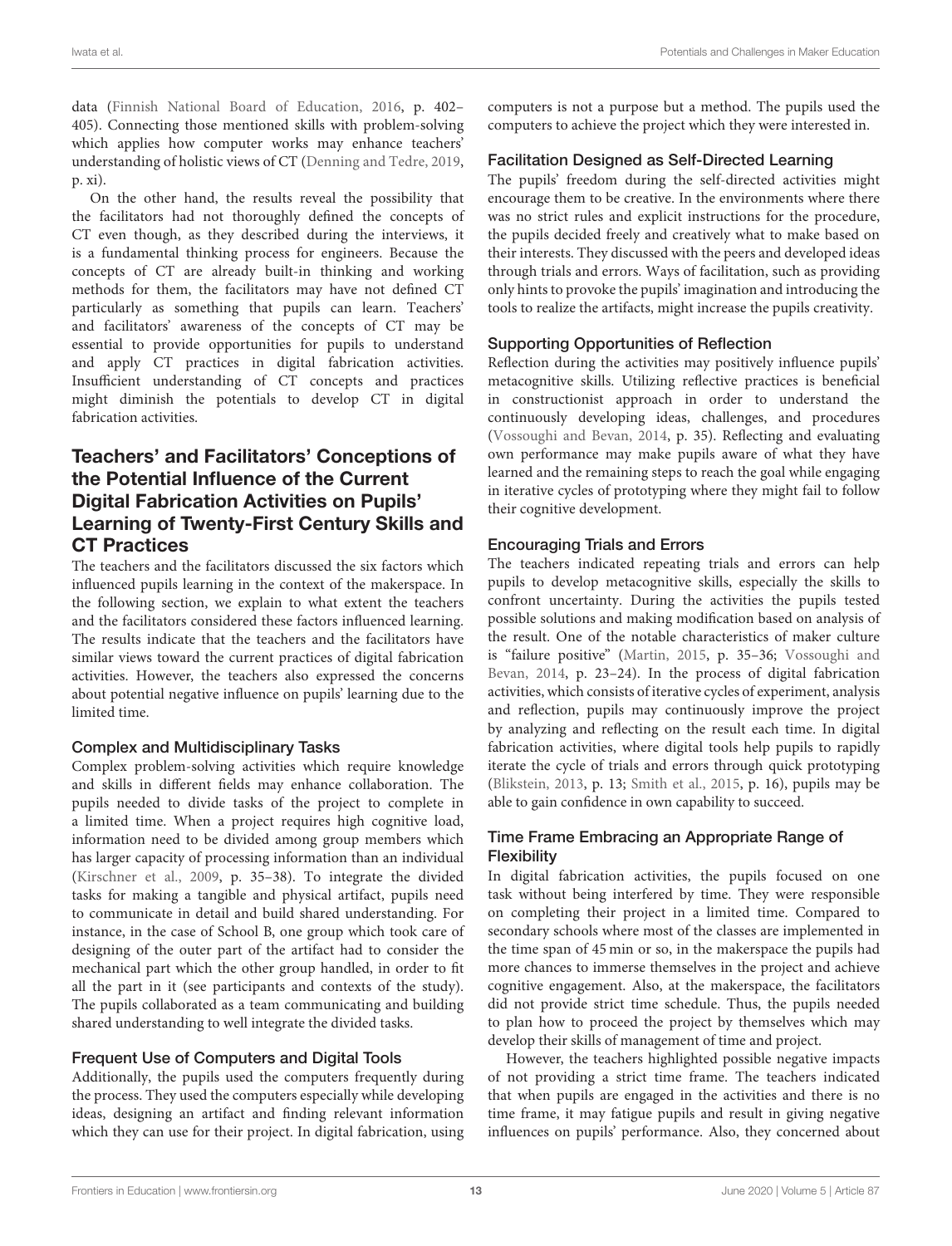pupils' stress which would be caused by rushing to complete the project in a short time. [Pitkänen et al.](#page-14-13) [\(2019,](#page-14-13) p. 6–7) emphasize that even though freedom and flexibility are regarded as positive characteristics of digital fabrication activities, there are needs for scaffolding pupils' learning.

### Limitations and Implications of the Study

Firstly, we are aware that the sample size was small. The number of the participants of the first focus group interview was three and the second was two. In order to avoid identifying individual participants, we limited to describe participants of the focus group interviews in detail. It may affect the trustworthiness of the study. Secondly, we acknowledge the fact that we did not use the data from observations and informal interviews in the analysis phase for triangulation. We used the data from observations and informal interviews as the pilot data of the study to understand the context and to design the main data collection. Based on the pilot data, we were able to design better setup for the focus group interviews, such as formulating significant interview questions about the issues which we found from the pilot data and facilitating effective and fruitful discussion considering participants' background and understanding of the discussion topics. Thirdly, the concepts of CT could have been described in more detailed manner during the focus group interviews. Although we provided an explanation of CT practices during the interviews, there was a possibility that the participants did not fully understood the concepts. We came to know these limitations while participating and developing our understanding toward culture and people in the context throughout this long-term ethnographic study. Although the limitations may affect the results, we consider that these experiences of participation were necessary to interpret data with thorough understanding of the context and the participants' perspectives.

To conclude, digital fabrication activities are potential contexts for developing non-subject transversal competences. The factors, such as complex tasks which require frequent use of computers, student-centered facilitation and ill-structured activities, may enhance learning of twenty-first century skills and CT practices, both of which are important skills to be developed for digitalized and globally connected world. However, there may be challenges in the current practices of digital fabrication activities to be successfully implemented in K-12 education, such as teachers' concerns about flexible time frame and insufficient

# **REFERENCES**

- <span id="page-13-1"></span>Andersen, H. V., and Pitkänen, K. (2019). Empowering educators by developing professional practice in digital fabrication and design thinking. Int. J. Child-Computer Interaction 21, 1–16. doi: [10.1016/j.ijcci.2019.03.001](https://doi.org/10.1016/j.ijcci.2019.03.001)
- <span id="page-13-4"></span>Astrachan, O., and Briggs, A. (2012). The CS principles project. ACM Inroads 3, 38–42. doi: [10.1145/2189835.2189849](https://doi.org/10.1145/2189835.2189849)
- <span id="page-13-5"></span>Barr, D., Harrison, J., and Conery, L. (2011). Computational thinking: a digital age skill for everyone. Learning Leading Technol. 38, 20–23. Retrieved from: [https://](https://id.iste.org/docs/learning-and-leading-docs/march-2011-computational-thinking-ll386.pdf) [id.iste.org/docs/learning-and-leading-docs/march-2011-computational](https://id.iste.org/docs/learning-and-leading-docs/march-2011-computational-thinking-ll386.pdf)[thinking-ll386.pdf](https://id.iste.org/docs/learning-and-leading-docs/march-2011-computational-thinking-ll386.pdf)

understanding of CT. Future studies will focus on developing teachers' and facilitators' understanding of CT and designing digital fabrication activities which enhance learning experiences, in order to effectively integrate digital fabrication into K-12 Maker Education.

# DATA AVAILABILITY STATEMENT

The datasets generated for this study will not be made publicly available in order to prevent identifying individual participants. Requests to access the datasets should be directed to Megumi Iwata, [megumi.iwata@oulu.fi.](mailto:megumi.iwata@oulu.fi)

# ETHICS STATEMENT

Ethical review and approval was not required for the study on human participants in accordance with the local legislation and institutional requirements. Written informed consent was obtained from the individual participants of the main data collection for the publication of any potentially identifiable images or data included in this article. For the pilot data (observation and informal interviews), written informed consent was not obtained. The pilot data was collected as part of ethnographic study procedure and only used to develop the research design of this study.

# AUTHOR CONTRIBUTIONS

MI and KP contributed to develop research design, performed data collection and data analysis, and developed the first draft of the manuscript under the supervision of JL. All authors contributed to the manuscript revision, read, and approved the submitted version.

# ACKNOWLEDGMENTS

The authors want to thank the teachers and the facilitators who participated in the focus group interviews. Preliminary results of this study were presented at the International Conference on Computational Thinking Education 2019. Additionally, this study was reported in the MI and KP's collaborative master's thesis with two journal article manuscripts, which is currently unpublished in order to protect the copyright of the manuscripts.

- <span id="page-13-0"></span>Blikstein, P. (2013). "Digital fabrication and "making" in education: the democratization of invention," in FabLabs: Of Machines, Makers and Inventors, eds J. Walter-Herrmann and C. Büching (Bielefeld: Transcript Publishers), 203–222.
- <span id="page-13-2"></span>Borges, K. S., de Menezes, C. S., and da Cruz Fagundes, L. (2017). "The use of computational thinking in digital fabrication projects a case study from the cognitive perspective," in 2017 IEEE Frontiers in Education Conference (FIE) (Indianapolis, IN: IEEE), 1–6. doi: [10.1109/FIE.2017.8190654](https://doi.org/10.1109/FIE.2017.8190654)
- <span id="page-13-3"></span>Brennan, K., and Resnick, M. (2012). "New framework for studying and assessing the development of computational thinking," in Proceeding of the 2012 Annual Meeting of the American Educational Research Association (Vancouver, BC).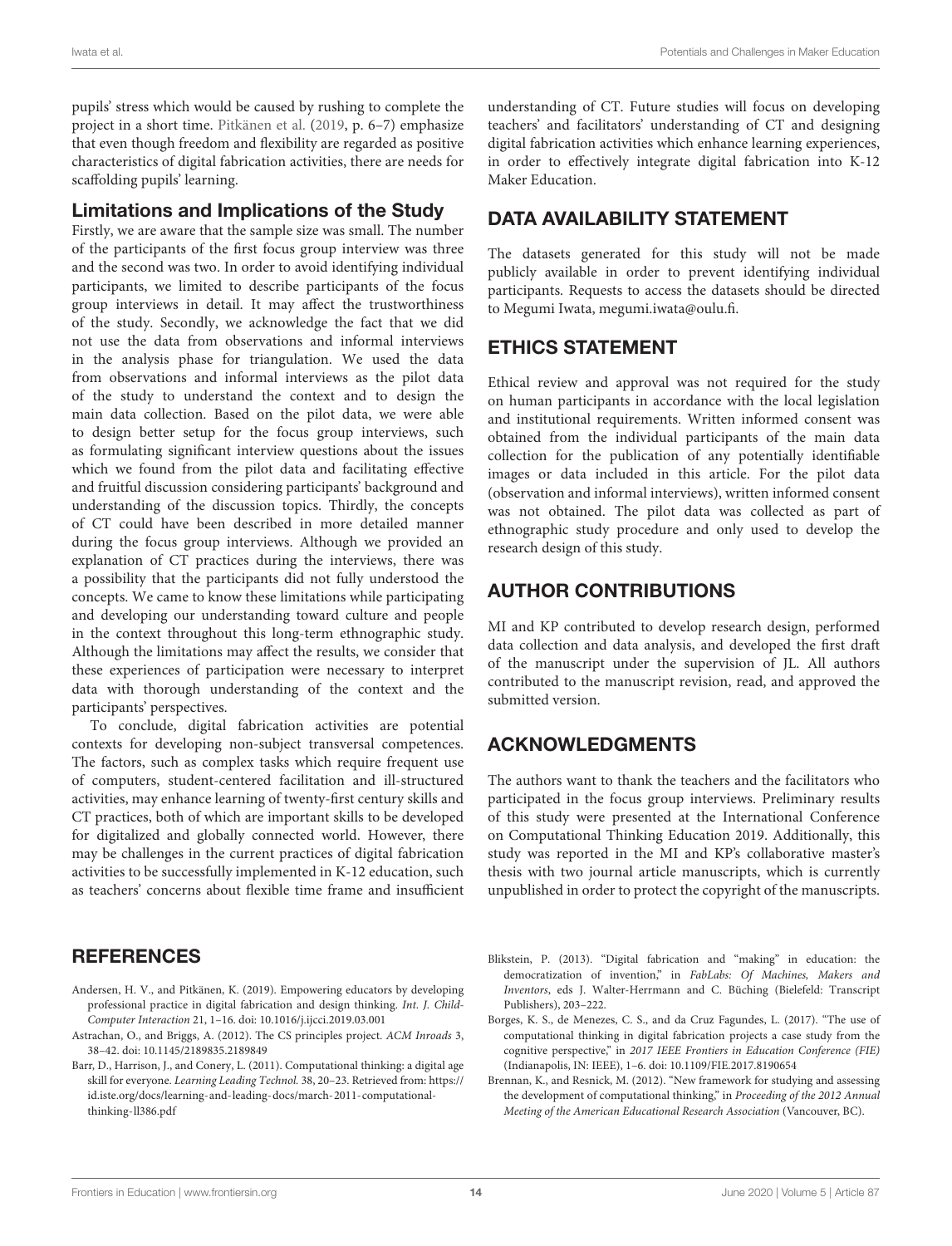- <span id="page-14-32"></span>Bryman, A. (2012). Social Research Methods. New York, NY: Oxford University Press.
- <span id="page-14-36"></span>Cohen, J. (1960). A coefficient of agreement for nominal scales. Educ. Psychol. Measurement 20, 37–46. doi: [10.1177/001316446002000104](https://doi.org/10.1177/001316446002000104)
- <span id="page-14-27"></span>Denning, P. J., and Tedre, M. (2019). Computational Thinking. Cambridge, MA: MIT Press.
- <span id="page-14-19"></span>Finnish National Board of Education (2016). National Core Curriculum for Basic Education 2014. Helsinki: Finnish National Board of Education.
- <span id="page-14-2"></span>Gershenfeld, N. (2012). How to make almost anything: the digital fabrication revolution. Foreign Aff. 91, 43–57. Retrieved from: [http://cba.mit.edu/docs/](http://cba.mit.edu/docs/papers/12.09.FA.pdf) [papers/12.09.FA.pdf](http://cba.mit.edu/docs/papers/12.09.FA.pdf)
- <span id="page-14-33"></span>Gobo, G. (2008). Introducing Qualitative Methods: Doing ethnography. London: SAGE Publications Ltd.
- <span id="page-14-37"></span>Gravel, B. E., Tucker-Raymond, E., Kohberger, K., and Browne, K. (2018). Navigating worlds of information: STEM literacy practices of experienced makers. Int. J. Technol. Design Educ. 28, 921–938. doi: [10.1007/s10798-017-9422-3](https://doi.org/10.1007/s10798-017-9422-3)
- <span id="page-14-28"></span>Gretter, S., and Yadav, A. (2016). Computational thinking and media and information literacy: an integrated approach to teaching twenty-first century skills. TechTrends 60, 510–516. doi: [10.1007/s11528-016-0098-4](https://doi.org/10.1007/s11528-016-0098-4)
- <span id="page-14-21"></span>Griffin, P. E., McGaw, B., and Care, E. (2012). Assessment and Teaching of 21st Century Skills. Dordrecht; New York, NY: Springer. doi: [10.1007/978-94-007-2324-5](https://doi.org/10.1007/978-94-007-2324-5)
- <span id="page-14-31"></span>Grover, S., and Pea, R. (2013). Computational thinking in K−12: a review of the state of the field. Educ. Res. [42, 38–43. doi: 10.3102/0013189X12](https://doi.org/10.3102/0013189X12463051) 463051
- <span id="page-14-3"></span>Halverson, E. R., and Sheridan, K. (2014). The maker movement in education. Harvard Educ. Rev. [84, 495–504. doi: 10.17763/haer.84.4.34j1g681403](https://doi.org/10.17763/haer.84.4.34j1g68140382063) 82063
- <span id="page-14-16"></span>Hughes, J., Morrison, L., Kajamaa, A., and Kumpulainen, K. (2019). Makerspaces promoting students' design thinking and collective knowledge creation: examples from Canada and Finland. LNICST 265, 343–352. doi: [10.1007/978-3-030-06134-0\\_38](https://doi.org/10.1007/978-3-030-06134-0_38)
- <span id="page-14-12"></span>Hynes, M. M., and Hynes, W. J. (2018). If you build it, will they come? Student preferences for Makerspace environments in higher education. Int. J. Technol. Design Educ. [28, 867–883. doi: 10.1007/s10798-017-](https://doi.org/10.1007/s10798-017-9412-5) 9412-5
- <span id="page-14-23"></span>Iwata, M., Pitkänen, K., Laru, J., and Mäkitalo, K. (2019). "Developing computational thinking practices through digital fabrication activities," in Proceedings of International Conference on Computational Thinking Education 2019 (Hong Kong: The Education University of Hong Kong), 223–228.
- <span id="page-14-4"></span>Kafai, Y., Fields, D., and Searle, K. (2014). Electronic textiles as disruptive designs: supporting and challenging maker activities in schools. Harvard Educ. Rev. [84, 532–556. doi: 10.17763/haer.84.4.46m73723702](https://doi.org/10.17763/haer.84.4.46m7372370214783) 14783
- <span id="page-14-14"></span>Kangas, K., Seitamaa-Hakkarainen, P., and Hakkarainen, K. (2013). Design expert's participation in elementary students' collaborative design process. Int. J. Technol. Design Educ. [23, 161–178. doi: 10.1007/s10798-011-](https://doi.org/10.1007/s10798-011-9172-6) 9172-6
- <span id="page-14-1"></span>Katterfeldt, E. (2013). "Maker culture, digital tools and exploration support for fablabs," in FabLabs: Of Machines, Makers and Inventors, eds J. Walter-Herrmann and C. Büching (Bielefeld: Transcript Publishers), 139–147.
- <span id="page-14-38"></span>Kirschner, F., Paas, F., and Kirschner, P. A. (2009). A cognitive load approach to collaborative learning: united brains for complex tasks. Educ. Psychol. Rev. 21, 31–42. doi: [10.1007/s10648-008-9095-2](https://doi.org/10.1007/s10648-008-9095-2)
- <span id="page-14-34"></span>Krueger, R. A., and Casey, M. A. (2000). Focus Groups: A Practical Guide for Applied Research. 3rd ed. Thousand Oaks, CA: Sage.
- <span id="page-14-24"></span>Laru, J., Vuopala, E., Iwata, M., Pitkänen, K., Sánchez, M. I., Mäntyniemi, A., et al. (2019). "Designing seamless learning activities for school visitors in the context of Fab Lab Oulu," in Seamless Learning: Perspectives, challenges and opportunities. Lecture Notes in Educational Technology, eds C. K. Looi, L. H. Wong, C. Glahn, and S. Cai (Singapore: Springer), 153–169. doi: [10.1007/978-981-13-3071-1\\_8](https://doi.org/10.1007/978-981-13-3071-1_8)
- <span id="page-14-35"></span>Lewis-Beck, M. S., Bryman, A., and Liao, F. T. (2004). The SAGE Encyclopedia of Social Science Research Methods. Thousand Oaks, CA: Sage Publications, Inc. doi: [10.4135/9781412950589](https://doi.org/10.4135/9781412950589)
- <span id="page-14-30"></span>Mäkitalo, K., Tedre, M., Laru, J., and Valtonen, T. (2019). "Computational thinking in Finnish pre-service teacher education," in Proceedings of International Conference on Computational Thinking Education 2019 (Hong Kong: The Education University of Hong Kong), 105–107.
- <span id="page-14-29"></span>Mannila, L., Dagiene, V., Demo, B., Grgurina, N., Mirolo, C., Rolandsson, L., et al. (2014). "Computational thinking in K-9 education," in Proceedings of the Working Group Reports of the 2014 on Innovation and Technology in Computer Science Education Conference [\(New York, NY: ACM\), 1–29. doi: 10.1145/2713609.27](https://doi.org/10.1145/2713609.2713610) 13610
- <span id="page-14-0"></span>Martin, L. (2015). The promise of the maker movement for education. J. Pre-College Eng. Educ. Res. 5, 30–39. doi: [10.7771/2157-9288.1099](https://doi.org/10.7771/2157-9288.1099)
- <span id="page-14-26"></span>Montero, C. S. (2018). "Facilitating computational thinking through digital fabrication," in Proceedings of the 18th Koli Calling International Conference on Computing Education Research (New York, NY: ACM), 32. doi: [10.1145/3279720.3279750](https://doi.org/10.1145/3279720.3279750)
- <span id="page-14-15"></span>Montero, C. S., Voigt, C., and Makitalo, K. (2020). "From digital fabrication to meaningful creations: pedagogical perspectives," in Educational Robotics in the Context of the Maker Movement. Edurobotics 2018. Advances in Intelligent Systems and Computing, eds M. Moro, D. Alimisis, and L. Iocchi (Cham: Springer), 69–82. doi: [10.1007/978-3-030-18141-3\\_6](https://doi.org/10.1007/978-3-030-18141-3_6)
- <span id="page-14-5"></span>Näykki, P., Laru, J., Vuopala, E., Siklander, P., and Järvelä, S. (2019). Affective learning in digital education—case studies of social networking systems, games for learning, and digital fabrication. Front. Educ. 4:128. doi: [10.3389/feduc.2019.00128](https://doi.org/10.3389/feduc.2019.00128)
- <span id="page-14-17"></span>Nemorin, S. (2017). The frustrations of digital fabrication: an auto/ethnographic exploration of '3D Making' in school. Int. J. Technol. Design Educ. 27, 517–535. doi: [10.1007/s10798-016-9366-z](https://doi.org/10.1007/s10798-016-9366-z)
- <span id="page-14-6"></span>Papavlasopoulou, S., Giannakos, M. N., and Jaccheri, L. (2017). Empirical studies on the Maker Movement, a promising approach to learning: a literature review. Entertainment Computing [18, 57–78. doi: 10.1016/j.entcom.2016.](https://doi.org/10.1016/j.entcom.2016.09.002) 09.002
- <span id="page-14-7"></span>Papert, S., and Harel, I. (1991). "Situating constructionism," in Constructionism, eds I. Harel and S. Papert (Westport, CT: Ablex Publishing Corporation), 1–11.
- <span id="page-14-20"></span>Peppler, K., Maltese, A., Keune, A., Chang, S., Regalla, L., and Initiative, M. E. (2015). Survey of Makerspaces, Part II. Open Portfolios Maker Education Initiative. Berkeley, CA: Maker Education Initiative. Retrieved from: [https://makered.org/wp-content/uploads/2015/02/OPP\\_ResearchBrief7\\_](https://makered.org/wp-content/uploads/2015/02/OPP_ResearchBrief7_SurveyofMakerspacesPart2_final.pdf) [SurveyofMakerspacesPart2\\_final.pdf](https://makered.org/wp-content/uploads/2015/02/OPP_ResearchBrief7_SurveyofMakerspacesPart2_final.pdf)
- <span id="page-14-22"></span>Pitkänen, K., and Iwata, M. (2019). What are the premises and the essential elements of activity design for applying digital fabrication in formal education? (master's thesis). University of Oulu, Oulu, Finland.
- <span id="page-14-13"></span>Pitkänen, K., Iwata, M., and Laru, J. (2019). "Supporting Fab Lab facilitators to develop pedagogical practices to improve learning in digital fabrication activities," in Proceedings of Fablearn Europe 2019 Conference, Article No.6 (New York, NY: ACM). doi: [10.1145/3335055.3335061](https://doi.org/10.1145/3335055.3335061)
- <span id="page-14-25"></span>Rode, J. A., Weibert, A., Marshall, A., Aal, K., von Rekowski, T., El Mimouni, H., et al. (2015). "From computational thinking to computational making," in Proceedings of the 2015 ACM International Joint Conference on Pervasive and Ubiquitous Computing (New York, NY: ACM), 239–250. doi: [10.1145/2750858.2804261](https://doi.org/10.1145/2750858.2804261)
- <span id="page-14-11"></span>Smith, R. C., Iversen, O. S., and Hjorth, M. (2015). Design thinking for digital fabrication in education. Int. J. Child-Computer Interaction 5, 20–28. doi: [10.1016/j.ijcci.2015.10.002](https://doi.org/10.1016/j.ijcci.2015.10.002)
- <span id="page-14-18"></span>Smith, R. C., Iversen, O. S., and Veerasawmy, R. (2016). Impediments to digital fabrication in education: a study of teachers' role in digital fabrication. Int. [J. Digital Literacy Digital Competence](https://doi.org/10.4018/IJDLDC.2016010103) 7, 33–49. doi: 10.4018/IJDLDC.20160 10103
- <span id="page-14-9"></span>Taylor, B. (2016). Evaluating the benefit of the maker movement in K-12 STEM education. Electronic Int. J. Educ. Arts Sci. 2, 1–22. Retrieved from: [http://www.](http://www.eijeas.com/index.php/EIJEAS/article/view/72/85) [eijeas.com/index.php/EIJEAS/article/view/72/85](http://www.eijeas.com/index.php/EIJEAS/article/view/72/85)
- <span id="page-14-10"></span>Vartiainen, J., and Kumpulainen, K. (2020). "Makerspaces, multiliteracies and early science education: The Finnish approach," in Enhancing Digital Literacy and Creativity: Makerspaces in the Early Years Routledge, eds A. Blum-Ross, K. Kumpulainen, and J. Marsh (Abingdon: Routledge), 38–52. doi: [10.4324/9780429243264-4](https://doi.org/10.4324/9780429243264-4)
- <span id="page-14-8"></span>Vossoughi, S., and Bevan, B. (2014). Making and tinkering: a review of the literature. Natl. Res. Council Committee Out School Time STEM, 1–55.